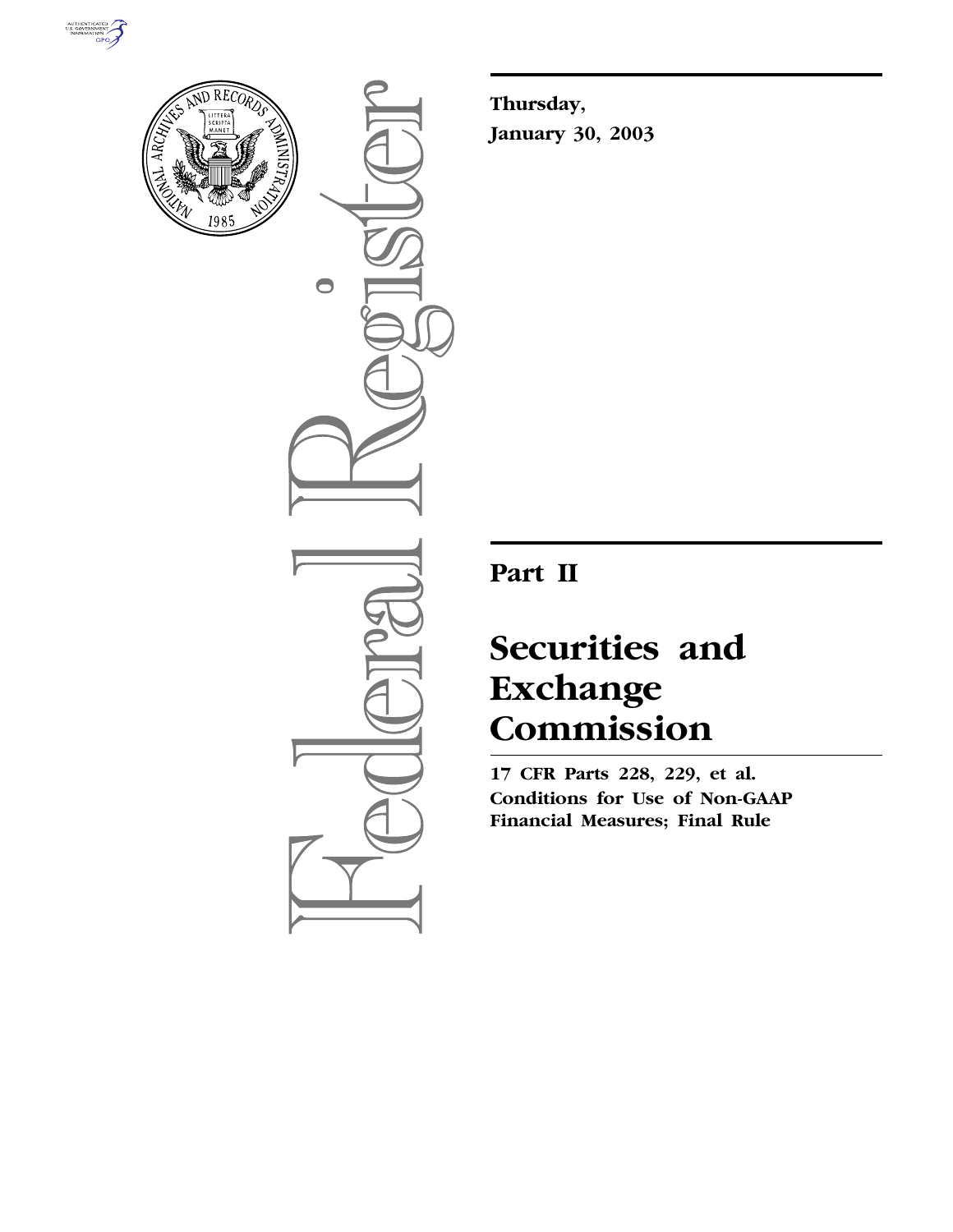# **SECURITIES AND EXCHANGE COMMISSION**

# **17 CFR PARTS 228, 229, 244 and 249**

**[RELEASE NO. 33–8176; 34–47226; FR–65; FILE NO. S7–43–02]** 

#### **RIN 3235–A169**

# **Conditions for Use of Non-GAAP Financial Measures**

**AGENCY:** Securities and Exchange Commission.

# **ACTION:** Final rule.

**SUMMARY:** As directed by the Sarbanes-Oxley Act of 2002, we are adopting new rules and amendments to address public companies' disclosure or release of certain financial information that is calculated and presented on the basis of methodologies other than in accordance with generally accepted accounting principles (GAAP). We are adopting a new disclosure regulation, Regulation G, which will require public companies that disclose or release such non-GAAP financial measures to include, in that disclosure or release, a presentation of the most directly comparable GAAP financial measure and a reconciliation of the disclosed non-GAAP financial measure to the most directly comparable GAAP financial measure. We also are adopting amendments to Item 10 of Regulation S–K and Item 10 of Regulation S–B to provide additional guidance to those registrants that include non-GAAP financial measures in Commission filings. Additionally, we are adopting amendments to Form 20– F to incorporate into that form the amendments to Item 10 of Regulation S– K. Finally, we are adopting amendments that require registrants to furnish to the Commission, on Form 8–K, earnings releases or similar announcements.

**DATES:** Effective Date: March 28, 2003. Compliance Dates: Regulation G will apply to all subject disclosures as of March 28, 2003. The requirement to furnish earnings releases and similar materials to the Commission on Form 8–K will apply to earnings releases and similar announcements made after March 28, 2003. The amendments to Item 10 of Regulation S–K, Item 10 of Regulation S–B and Form 20–F will apply to any annual or quarterly report filed with respect to a fiscal period ending after March 28, 2003.

# **FOR FURTHER INFORMATION CONTACT:**

Joseph P. Babits or Craig Olinger, at (202) 942–2910, Division of Corporation Finance, U.S. Securities and Exchange Commission, 450 Fifth Street, NW., Washington, DC 20549–0402.

**SUPPLEMENTARY INFORMATION:** We are adopting new Regulation G.1 We also are adopting amendments to Item 10 of Regulation S–K,2 Item 10 of Regulation S–B,<sup>3</sup> and Securities Exchange Act of 1934 4 Forms 8–K 5 and 20–F.6

#### **I. Background**

On July 30, 2002, President Bush signed into law the Sarbanes-Oxley Act of 2002 (Sarbanes-Oxley Act).7 As directed by Section 401(b) of the Sarbanes-Oxley Act, we published for comment a number of new rules and amendments to address the use of ''non-GAAP financial measures'' on November 4, 2002.8 As discussed in that proposing release, the Commission has expressed concerns regarding the improper use of non-GAAP financial measures during the past 30 years.9 The rules we adopt today reflect the letter and spirit of the Sarbanes-Oxley Act, our history in regulating non-GAAP financial measures, and the comments we received on the proposals.

We are adopting the proposals relating to the use of non-GAAP financial measures substantially as proposed.10 The rules we adopt today, however, reflect the following changes from those proposals:

• *Regulation G*—

• Regulation G will not apply to a non-GAAP financial measure included in disclosure relating to a proposed business

7Pub. L. No. 107–204, 116 Stat. 745 (2002). 8See Release No. 33–8145 (Nov. 4, 2002) [67 FR 68490].

9See *Accounting Series Release No. 142,* Release No. 33–5337 (Mar. 15, 1973); *Cautionary Advice Regarding the Use of ''Pro Forma'' Financial Information,* Release No. 33–8039 (Dec. 4, 2001); and *In the Matter of Trump Hotels & Casino Resorts, Inc.,* Release No. 34–45287 (Jan. 16, 2002). We also note that the Financial Accounting Standards Board (FASB) has initiated a project called Financial Performance Reporting by Business Enterprises. The objective of the project is to ensure that users of financial statements have sufficient quality information in order to evaluate a company's performance. The project's focus includes the presentation of key performance measures, or information necessary to permit calculation of key financial measures, used by investors and creditors. However, it will not address non-GAAP measures in press releases or other communications outside financial statements.

10Regulation G and the amendments to our rules are intended to ensure that investors receive adequate information in evaluating a company's use of non-GAAP financial measures. In addition, having earnings announcements furnished on Form 8–K would provide the public a source of reference for obtaining a company's most recent statements regarding its financial condition. Therefore, we believe that the new rules and amendments are in the public interest and consistent with the protection of investors.

combination, the entity resulting therefrom or an entity that is a party thereto if the disclosure is contained in a communication that is subject to the communications rules applicable to business combination transactions;

• The safe harbor from the application of Regulation G for disclosure of non-GAAP financial measures by foreign private issuers outside of the United States will make clearer that Regulation G does not apply to written communications released in the United States, as well as outside the United States, so long as the communication is released in the United States contemporaneously with or after its release outside the United States and is not otherwise targeted at persons located in the United States;

• The reference to ''comparable [GAAP] financial measure or measures'' will read ''most directly comparable [GAAP] financial measure or measures''; and

• The definition of GAAP for purposes of financial measures prepared by foreign private issuers will be further clarified.

• *Item 10 of Regulation S–K and Item 10 of Regulation S–B*—

• These items will not include a prohibition on ''non-GAAP per share measures'' in documents filed with the Commission; 11

• These items will not apply to a non-GAAP financial measure included in disclosure relating to a proposed business combination, the entity resulting therefrom or an entity that is a party thereto if the disclosure is contained in a communication that is subject to the communications rules applicable to business combination transactions;

• The reference to ''comparable [GAAP] financial measure or measures'' will read ''most directly comparable [GAAP] financial measure or measures'';

• The required quantitative reconciliation will include the same exception for forwardlooking non-GAAP financial measures as in Regulation G;

• The measures EBIT (earnings before interest and taxes) and EBITDA (earnings before interest, taxes, depreciation, and amortization) will be exempted specifically from the prohibition on excluding charges or liabilities that required, or will require, cash settlement, or would have required cash settlement absent an ability to settle in another manner, from non-GAAP liquidity measures;

• The prohibition on adjusting a non-GAAP performance measure to eliminate or smooth items identified as non-recurring, infrequent or unusual, when the nature of the charge or gain is such that it is reasonably likely to recur will make clear that such an adjustment is prohibited only when (1) the nature of the charge or gain is such that it is reasonably likely to recur within two years,

<sup>1</sup> 17 CFR 244.100–244.102.

<sup>2</sup> 17 CFR 229.10.

<sup>3</sup> 17 CFR 228.10.

<sup>4</sup> 15 U.S.C. §§ 78a *et seq.*

<sup>5</sup> 17 CFR 249.308.

<sup>6</sup> 17 CFR 249.220.

<sup>11</sup>While we have not included a prohibition on per share non-GAAP financial measures in Item 10 of Regulation S–K or Item 10 of Regulation S–B, per share measures that are prohibited specifically under GAAP or Commission rules continue to be prohibited in materials filed with or furnished to the Commission. See, for example, the prohibition on cash flow per share in paragraph 33 of FASB Statement No. 95, Statement of Cash Flows.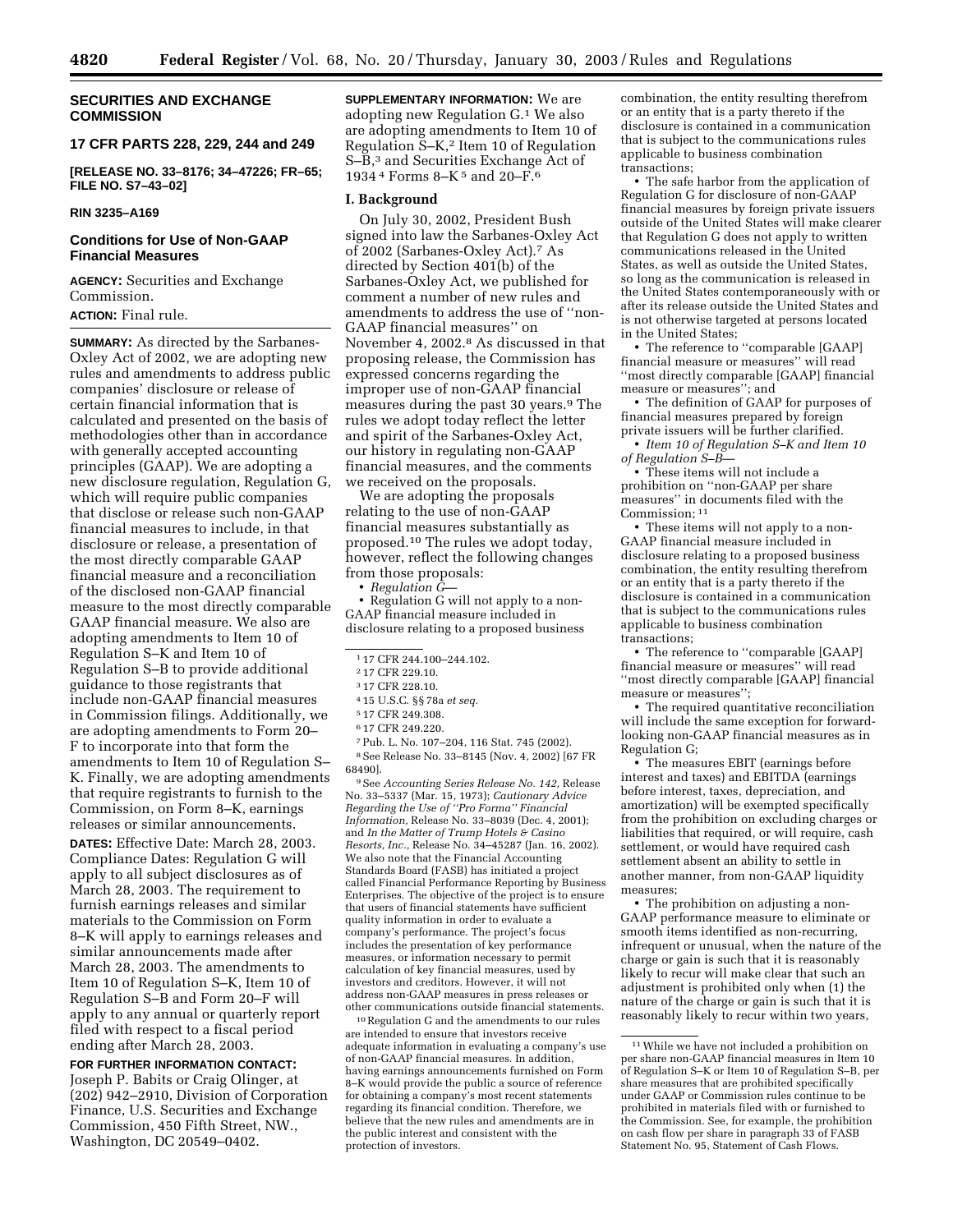or (2) there was a similar charge or gain within the prior two years; and

• The definition of GAAP for purposes of financial measures prepared by foreign private issuers will be further clarified.

• *Definition of non-GAAP financial measures—*

• ''Non-GAAP financial measures'' will not include financial measures that are required to be disclosed by GAAP, Commission rules or a system of regulation that is applicable to a registrant.

• *Form 8–K*—

• The Form 8–K requirement with respect to earnings releases and similar announcements will require that those materials be "furnished to," rather than ''filed with,'' the Commission.

# **II. The Rules and Amendments**

# *A. Regulation G*

We are adopting new Regulation G substantially as proposed. Regulation G will apply whenever a company publicly discloses or releases material information that includes a non-GAAP financial measure.12

#### 1.Application

#### a. General Standard

Regulation G applies to any entity that is required to file reports pursuant to Sections 13(a) or 15(d) of the Exchange Act, other than a registered investment company.13 Regulation G applies whenever such a registrant, or a person acting on its behalf, discloses publicly or releases publicly any material information that includes a non-GAAP financial measure.

#### b. Foreign Private Issuers

Regulation G applies to registrants that are foreign private issuers,<sup>14</sup> subject to a limited exception. Specifically, Regulation G does not apply to public disclosure of a non-GAAP financial

13See Rule 101(c) of Regulation G [17 CFR 244.101(c)]. Registered investment companies are excluded from the definition of ''registrant'' for purposes of Regulation G, as Section 405 of the Sarbanes-Oxley Act exempts investment companies registered under Section 8 of the Investment Company Act of 1940 (15 U.S.C. § 80a–8) from Section 401 of the Sarbanes-Oxley Act and any rules adopted by the Commission under Section 401.

14 ''Foreign private issuer'' is defined in Rule 405 [17 CFR 230.405] under the Securities Act 1933 [15 U.S.C. §§ 77a *et seq.*]. 15 17 CFR 249.306.

measure by, or on behalf of, a registrant that is a foreign private issuer if:

• The securities of the foreign private issuer are listed or quoted on a securities exchange or inter-dealer quotation system outside the United States;

• The non-GAAP financial measure is not derived from or based on a measure calculated and presented in accordance with generally accepted accounting principles in the United States; and

• The disclosure is made by or on behalf of the foreign private issuer outside the United States, or is included in a written communication that is released by or on behalf of the foreign private issuer outside the United States.

These conditions focus on whether the financial measure relates to U.S. GAAP and whether the disclosure is made by or on behalf of the foreign private issuer outside of the United States. We believe these conditions appropriately take into account the interests of U.S. investors (including both the interests reflected in the Sarbanes-Oxley Act and the interest of receiving information that is communicated globally) and the interests of foreign private issuers in communicating globally, including in their home markets.

Therefore, we believe that the worldwide availability of information properly disclosed outside the United States and the interests of U.S. investors in information communicated by, or on behalf of, the issuer outside the United States dictate that the exception for foreign private issuers should continue to apply even where any one or more of the following circumstances are present:

• A written communication is released in the United States as well as outside the United States, so long as the communication is released in the United States contemporaneously with or after the release outside the United States and is not otherwise targeted at persons located in the United States;

• Foreign journalists, U.S. journalists or other third parties have access to the information;

• The information appears on one or more web sites maintained by the registrant, so long as the web sites, taken together, are not available exclusively to, or targeted at, persons located in the United States; or

• Following the disclosure or release of the information outside the United States, the information is included in a submission to the Commission made under cover of a Form 6–K.15

c. Disclosures Relating to Business Combination Transactions

As proposed, Regulation G would have applied to disclosures of non-GAAP financial measures that represent projections or forecasts of results of proposed business combination transactions. We sought comment specifically on this point, and several of the comment letters we received in response to the proposal argued strongly that Regulation G should not apply to these measures.16 After consideration of the comments regarding the application of Regulation G to these disclosures, we are including in Regulation G an exception for non-GAAP financial measures included in disclosure relating to a proposed business combination transaction, the entity resulting from the business combination transaction, or an entity that is a party to the business combination transaction if the disclosure is contained in a communication that is subject to the Commission's communications rules applicable to business combination transactions.17

# 2. Non-GAAP Financial Measures

# a. Definition

For purposes of Regulation G, a non-GAAP financial measure is a numerical measure of a registrant's historical or future financial performance, financial position or cash flows that:

• Excludes amounts, or is subject to adjustments that have the effect of excluding amounts, that are included in the most directly comparable measure calculated and presented in accordance with GAAP in the statement of income, balance sheet or statement of cash flows (or equivalent statements) of the issuer; or

• Includes amounts, or is subject to adjustments that have the effect of including amounts, that are excluded from the most directly comparable measure so calculated and presented.

In this regard, GAAP refers to generally accepted accounting principles in the United States.

The proposed version of Regulation G indicated that, with respect to foreign private issuers whose primary financial statements are prepared in accordance with non-U.S. generally accepted accounting principles, references to

<sup>12</sup>Section 401(b) of the Sarbanes-Oxley Act directs the Commission to adopt rules concerning the public disclosure or release of ''pro forma financial information'' by a company filing reports under Section 13(a) [15 U.S.C. § 78m(a)] or 15(d) [15 U.S.C. § 780(d)]. Because the Commission's rules and regulations address the use of ''pro forma financial information'' in other contexts, particularly in Regulation S–X, and use that term differently from its use in the Sarbanes-Oxley Act, we are adopting the term ''non-GAAP financial measures'' to identify the types of information targeted by Section 401(b) of the Sarbanes-Oxley Act.

 $^{\rm 16}$  See, for example, the comment letters of the Association of the Bar of the City of New York, Special Committee on Mergers, Acquisitions, and Corporate Control Contests; Association of the Bar of the City of New York, Committee on Securities Regulation; Deloitte & Touche, LLP; and Cleary, Gottlieb, Steen & Hamilton.

<sup>17</sup>See Exchange Act Rules 14a–12 (17 CFR 240.14a–12) and 14d–2 (17 CFR 240.14d–2), Securities Act Rules 165 (17 CFR 230.165) and 425 (17 CFR 230.425), and Item 1015 of Regulation M–A (17 CFR 229.1015).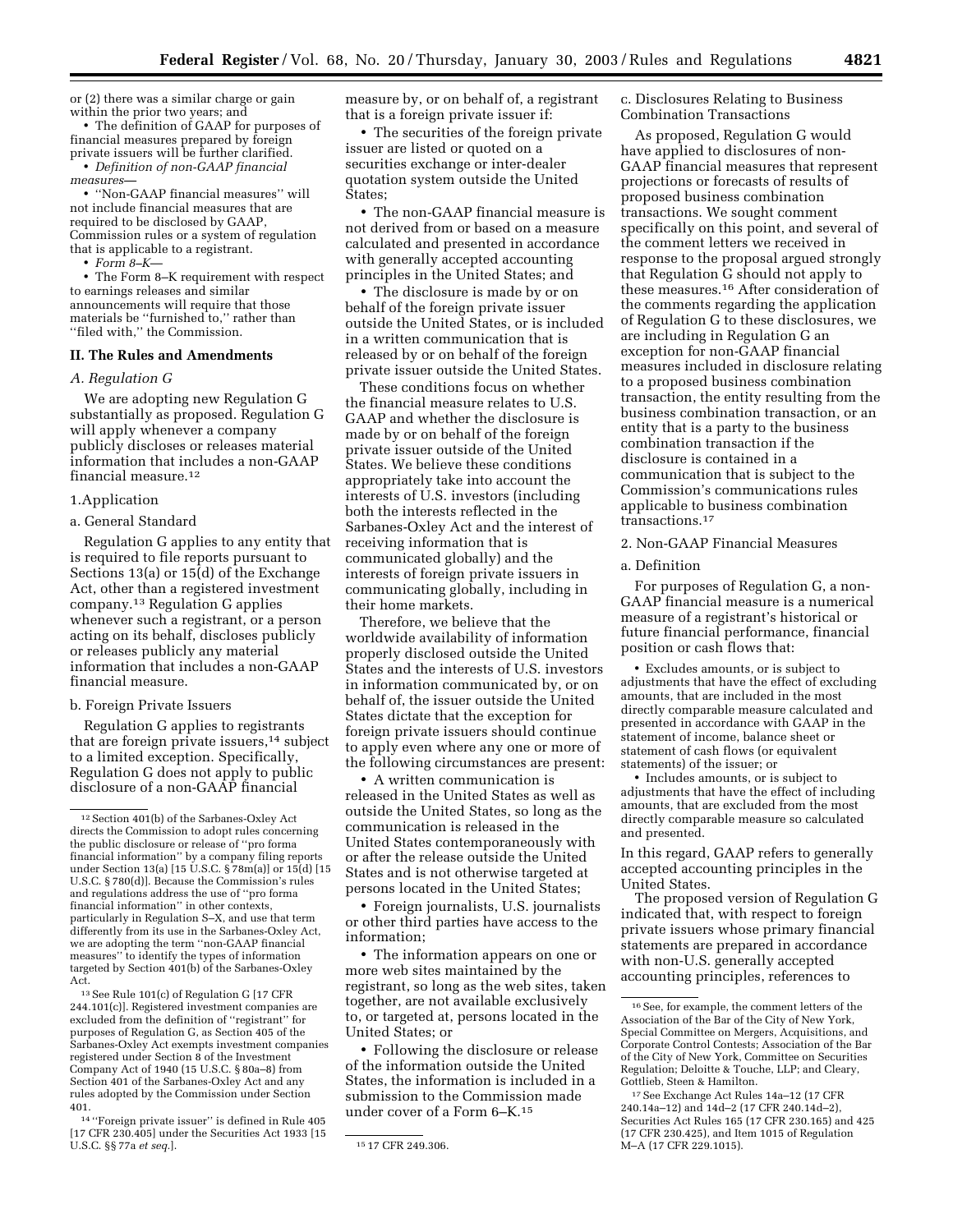GAAP would ''also include'' the principles under which those primary financial statements are prepared. Commenters expressed the concern that the words ''also include'' meant that foreign private issuers would have to reconcile the non-GAAP financial measure to both GAAP in their home country and U.S. GAAP.18 As adopted, Regulation G clarifies this issue. First, in the case of foreign private issuers whose primary financial statements are prepared in accordance with non-U.S. generally accepted accounting principles, Regulation G makes clear that GAAP refers to the principles under which those primary financial statements are prepared. Second, in the case of foreign private issuers that include a non-GAAP financial measure derived from or based on a measure calculated in accordance with U.S. generally accepted accounting principles, Regulation G makes clear that GAAP refers to U.S. generally accepted accounting principles for purposes of the application of the requirements of Regulation G to the disclosure of that measure.

#### b. Discussion of the Definition

We do not intend the definition of ''non-GAAP financial measures'' to capture measures of operating performance or statistical measures that fall outside the scope of the definition set forth above. As such, non-GAAP financial measures do not include:

• Operating and other statistical measures (such as unit sales, numbers of employees, numbers of subscribers, or numbers of advertisers); and

• Ratios or statistical measures that are calculated using exclusively one or both of:

• Financial measures calculated in accordance with GAAP; and

• Operating measures or other measures that are not non-GAAP financial measures.

Non-GAAP financial measures do not include financial information that does not have the effect of providing numerical measures that are different from the comparable GAAP measure. Examples of measures to which Regulation G does not apply include the following:

• Disclosure of amounts of expected indebtedness, including contracted and anticipated amounts;

• Disclosure of amounts of repayments that have been planned or decided upon but not yet made;

• Disclosure of estimated revenues or expenses of a new product line, so long as such amounts were estimated in the same manner as would be computed under GAAP; and

• Measures of profit or loss and total assets for each segment required to be disclosed in accordance with GAAP.19

We do intend that the definition of non-GAAP financial measure capture all measures that have the effect of depicting either:

• A measure of performance that is different from that presented in the financial statements, such as income or loss before taxes or net income or loss, as calculated in accordance with GAAP; or

• A measure of liquidity that is different from cash flow or cash flow from operations computed in accordance with GAAP.

An example of a non-GAAP financial measure would be a measure of operating income 20 that excludes one or more expense or revenue items that are identified as ''non-recurring.'' Another example would be EBITDA, which could be calculated using elements derived from GAAP financial presentations but, in any event, is not presented in accordance with GAAP. Examples of ratios and measures that would not be non-GAAP financial measures would include sales per square foot (assuming that the sales figure was calculated in accordance with GAAP) or same store sales (again assuming the sales figures for the stores were calculated in accordance with GAAP).

An example of a ratio that would not be a non-GAAP financial measure would be a measure of operating margin that is calculated by dividing revenues into operating income, where both revenue and operating income are calculated in accordance with GAAP. Conversely, an example of a ratio that would be a non-GAAP financial measure would be a measure of operating margin that is calculated by dividing revenues into operating

income, where either revenue or operating income, or both, were not calculated in accordance with GAAP.

We received comment regarding the exclusion of financial measures used for regulatory purposes from the definition.21 In response to these comments, we have provided an exclusion from the definition of ''non-GAAP financial measure'' for financial measures required to be disclosed by GAAP, Commission rules, or a system of regulation of a government or governmental authority or selfregulatory organization that is applicable to the registrant. Examples of such financial measures would include measures of capital or reserves calculated for such a regulatory purpose.

3. Requirements of Regulation G

Regulation G contains a general disclosure requirement and a specific requirement of a reconciliation of the non-GAAP financial measure to the most directly comparable GAAP financial measure.

a. General Disclosure Requirement 22

Regulation G includes the general disclosure requirement that a registrant, or a person acting on its behalf, shall not make public a non-GAAP financial measure that, taken together with the information accompanying that measure, contains an untrue statement of a material fact or omits to state a material fact necessary in order to make the presentation of the non-GAAP financial measure, in light of the circumstances under which it is presented, not misleading.23

 $^{\rm 23}$  In its comment letter, the Association for Investment Management and Research expressed concern regarding the presentation of non-GAAP financial measures that appear to have been calculated and presented in a manner consistent with prior presentations of that measure when, in fact, the method of calculating or presenting the measure has changed since prior periods. We agree with this concern. As such, registrants should consider whether a change in the method of calculating or presenting a non-GAAP financial measure from one period to another, without a complete description of the change in that methodology, complies with the requirement of Regulation G that a registrant, or a person acting on its behalf, shall not make public a non-GAAP financial measure that, taken together with the information accompanying that measure, contains an untrue statement of a material fact or omits to state a material fact necessary in order to make the presentation of the non-GAAP financial measure, in light of the circumstances under which it is presented, not misleading.

<sup>18</sup>See, for example, the comment letters of Deloitte & Touche, LLP and the Association of Private French Enterprises-Association of Large French Enterprises.

<sup>19</sup>FASB Statement No. 131, Disclosures About Segments of an Enterprise and Related Information, requires that companies report a measure of profit or loss and total assets for each reportable segment. This tabular information is presented in a note to the audited financial statements and is required to be reconciled to the GAAP measures, with all significant reconciling items separately identified and described. A registrant is required to provide a Management's Discussion & Analysis of segment information if such a discussion is necessary to an understanding of the business. Such discussion would generally include the measures reported under FASB Statement No. 131.

<sup>20</sup>Rule 5–03(b)(1) through Rule 503(b)(7) of Regulation S–X [17 CFR 210.5–03(b)(1) through 17 CFR 210.5–03(b)(7)] includes guidance on the components of operating income (loss).

<sup>21</sup>See, for example, the comment letters of America's Community Bankers and the American Bankers Association.

<sup>22</sup> 17 CFR 244.100(b).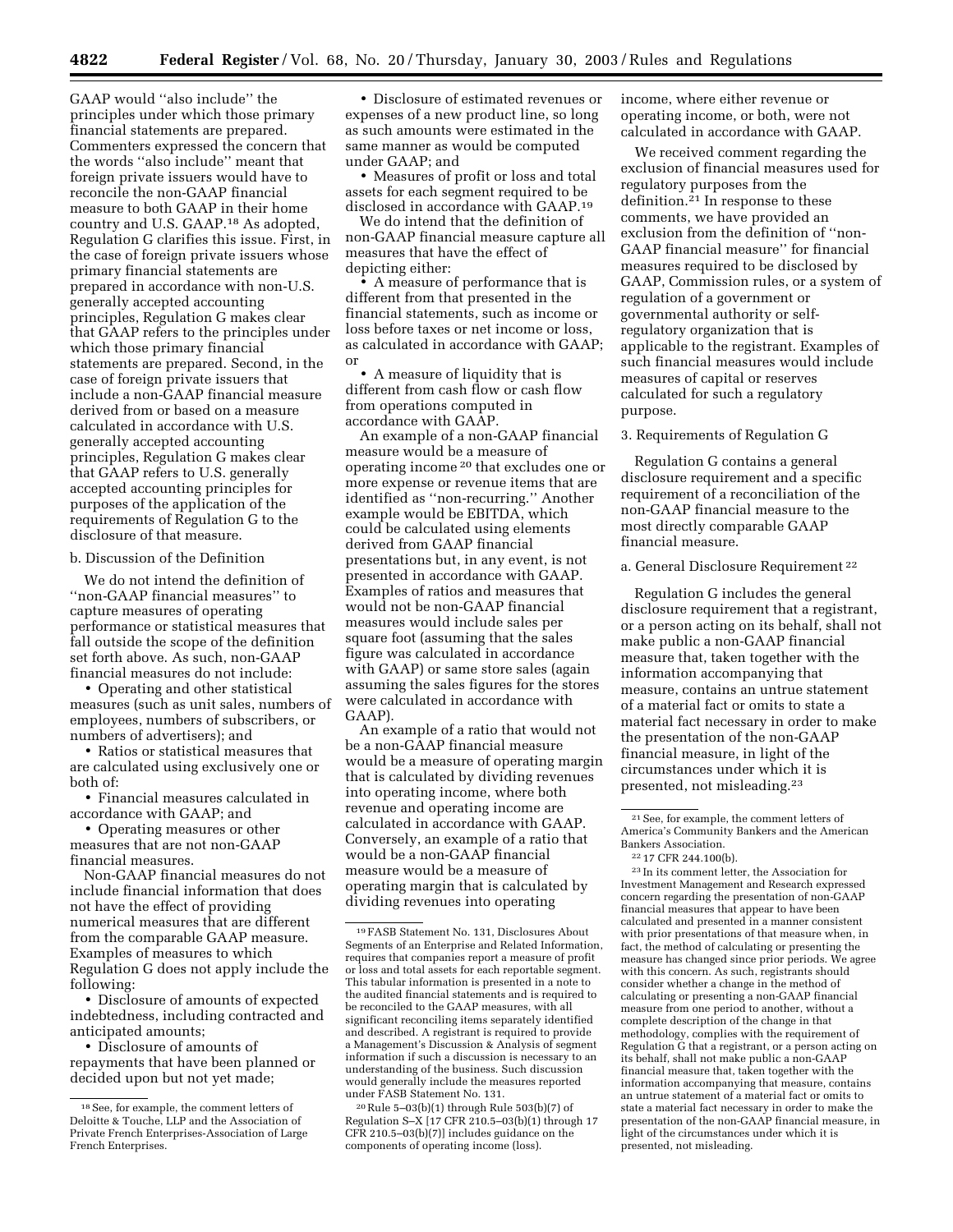#### b. Reconciliation Requirement 24

Whenever a company that is subject to Regulation G, or a person acting on its behalf, publicly discloses any material information that includes a non-GAAP financial measure, Regulation G requires the registrant to provide the following information as part of the disclosure or release of the non-GAAP financial measure:25

• A presentation of the most directly comparable financial measure calculated and presented in accordance with GAAP;26 and

• A reconciliation (by schedule or other clearly understandable method), which shall be quantitative for historic measures and quantitative, to the extent available without unreasonable efforts, for prospective measures, of the differences between the non-GAAP financial measure presented and the most directly comparable financial measure or measures calculated and presented in accordance with GAAP.27

If a non-GAAP financial measure is released orally, telephonically, by webcast, by broadcast, or by similar means, the registrant may provide the accompanying information required by Regulation G by: (1) Posting that information on the registrant's web site; and (2) disclosing the location and availability of the required accompanying information during its presentation.28

25A registrant's failure to include all of the information required to be included in a public disclosure or release by Regulation G would not affect that registrant's form eligibility under the Securities Act or whether there is adequate current public information regarding the registrant for purposes of Securities Act Rule 144(c) (17 CFR  $230.144(c)$ 

26Examples of financial measures calculated and presented in accordance with GAAP would include, but not be limited to, earnings or cash flows as reported in the GAAP financial statements. We believe that it is most appropriate to provide registrants with the flexibility to best make the determination as to which is the ''most directly comparable financial measure calculated and presented in accordance with GAAP.'' We, therefore, do not believe that it is appropriate to provide a specific definition of that term. As general guidance, however, we note that our staff has been, and continues to be, of the view that (1) non-GAAP financial measures that measure cash or ''funds'' generated from operations (liquidity) should be balanced with disclosure of amounts from the statement of cash flows (cash flows from operating, investing and financing activities); and (2) non-GAAP financial measures that depict performance should be balanced with net income, or income from continuing operations, taken from the statement of operations.

27 In the case of ratios or measures where a non-GAAP financial measure is the numerator and/or the denominator in the calculation of that ratio or measure, the registrant must provide a reconciliation with regard to each non-GAAP financial measure used in the calculation. The registrant must also show the ratio or measure as calculated using the most directly comparable GAAP financial measure(s).

28Note 1 to Rule 100 of Regulation G [17 CFR 244.100]. While Note 1 to Regulation G does not

With regard to the quantitative reconciliation of non-GAAP financial measures that are forward-looking, Regulation G requires a schedule or other presentation detailing the differences between the forward-looking non-GAAP financial measure and the appropriate forward-looking GAAP financial measure. If the GAAP financial measure is not accessible on a forwardlooking basis, the registrant must disclose that fact and provide reconciling information that is available without an unreasonable effort. Furthermore, the registrant must identify information that is unavailable and disclose its probable significance.

Some commenters suggested that we define ''public'' disclosure and persons acting ''on behalf of'' a registrant.29 In both cases, the commenters made reference to Regulation FD 30 as a precedent. We believe that the precedent of Regulation FD is largely inapposite in this regard and, therefore, have not added these definitions. Under Regulation FD, broad ''public'' disclosure is the requirement, not the triggering event. The perceived need for exclusions from the triggering disclosures and the specified list of company officials that are acting for the company under Regulation FD was the concern that any disclosure—private or otherwise—would trigger a public disclosure requirement. There should be no such concerns with Regulation G. Only ''public'' disclosure triggers Regulation G, and an issuer is properly responsible for any person making 'public'' disclosures on its behalf.<sup>31</sup>

We understand, and indeed intend, that Regulation FD and Regulation G will operate in tandem. A "private" communication of material, non-public information to, for example, an analyst or a shareholder triggers a requirement for broad public disclosure under Regulation FD. If that public disclosure is of material information containing a

29See, for example, the comment letter of the American Bar Association Committee on Federal Regulation of Securities and the American Bar Association Committee on Law and Accounting. 30 17 CFR 243.100–243.103.

31Whether disclosure is ''public'' will, of course, depend on all of the facts and circumstances surrounding that disclosure. Whether disclosure is ''on behalf of'' the registrant also will depend on all of the facts surrounding that disclosure. However, consistent with Regulation FD, we intend that a person who discloses material non-public information in breach of a duty of trust or confidence to the registrant should not be considered to be acting ''on behalf of'' the registrant.

non-GAAP financial measure, Regulation G will apply to that disclosure.

#### 4. Liability Matters

Rule 102 of Regulation G 32 expressly provides that neither the requirements of Regulation G nor a person's compliance or non-compliance with the requirements of Regulation G shall in itself affect any person's liability under Exchange Act Section 10(b) 33 or Rule 10b–5 thereunder.34 Disclosure pursuant to Regulation G that is materially deficient may, in addition to violating Regulation G, give rise to a violation of Section 10(b) or Rule 10b– 5 thereunder if all the elements for such a violation are present. In this regard, we reminded companies in December 2001 that, under certain circumstances, non-GAAP financial measures could mislead investors if they obscure the company's GAAP results.35 We continue to be of the view that some disclosures of non-GAAP financial measures could give rise to actions under Rule 10b–5.36

Section 3(b) of the Sarbanes-Oxley Act provides that a violation of that Act or the Commission's rules thereunder shall be treated for all purposes as a violation of the Exchange Act. Therefore, if an issuer, or any person acting on its behalf, fails to comply with Regulation G, the issuer and/or the person acting on its behalf could be subject to a Commission enforcement action alleging violations of Regulation G. Additionally, if the facts and circumstances warrant, we could bring an action under both Regulation G and Rule 10b–5.

*B. Non-GAAP Financial Measures in Filings With the Commission— Amendments to Item 10 of Regulation S–K, Item 10 of Regulation S–B and Form 20–F* 

#### 1. Application

We are amending Item 10 of Regulation S–K and Item 10 of Regulation S–B to include a statement concerning the use of non-GAAP financial measures in filings with the Commission. The amendments do not apply to registered investment

<sup>24</sup> 17 CFR 244.100(a).

state how long a company must keep this information available on its web site, we encourage companies to provide ongoing web site access to this information. At a minimum, we suggest that companies provide web site access to this information for at least a 12-month period.

a. General Standard

<sup>32</sup> 17 CFR 244.102

<sup>33</sup> 15 U.S.C. § 78j.

<sup>34</sup> 17 CFR 240.10b–5.

<sup>35</sup>See Release No. 33–8039 (Dec. 4, 2001) [59 FR 63731].

<sup>36</sup>See Release No. 33–8039 (Dec. 4, 2001) [59 FR 63731] and *In the Matter of Trump Hotels & Casino, Inc.,* Release No. 34–45287 (Jan. 16, 2002).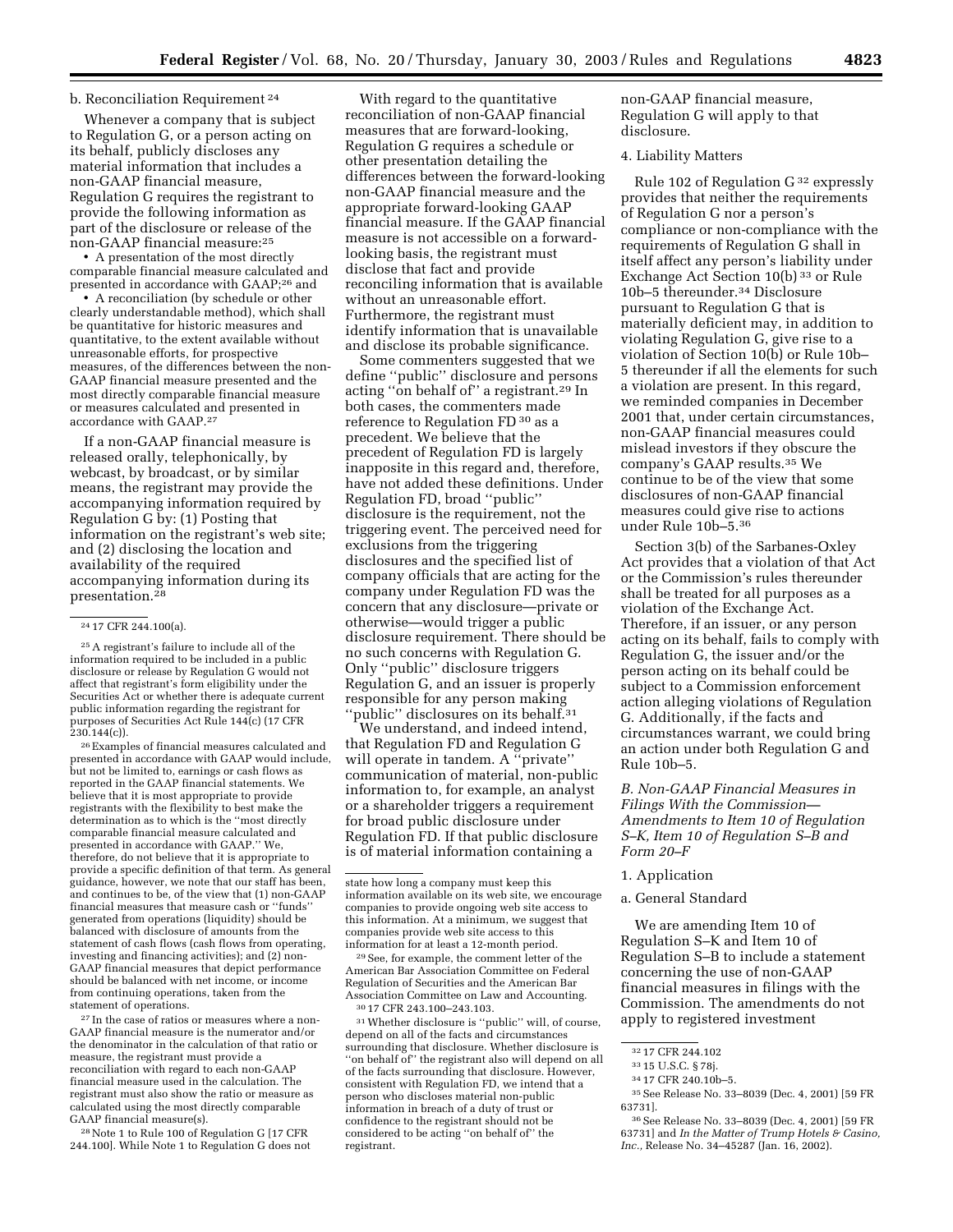companies.37 The non-GAAP financial measures provisions in amended Item 10 of Regulation S–K and Item 10 of Regulation S–B apply to the same categories of non-GAAP financial measures as are covered by Regulation G.38

# b. Foreign Private Issuers

We are amending Exchange Act Form 20–F to incorporate Item 10 of Regulation S–K. Accordingly, foreign private issuers will be subject to the same requirements as domestic issuers with respect to the use of non-GAAP financial measures in filings with the Commission on Form 20–F.39 Consistent with the proposal, filers on Form 40–F under the Multi-Jurisdictional Disclosure System are not subject to those requirements.<sup>40</sup>

As noted above, the definition of ''non-GAAP financial measure'' is the same for purposes of these amendments as for Regulation G. However, a non-GAAP financial measure that would otherwise be prohibited will be permitted in a Form 20–F filing of a foreign private issuer if the measure is (1) required or expressly permitted by the standard-setter that establishes the generally accepted accounting principles used in the foreign private issuer's primary financial statements and (2) included in the foreign private issuer's annual report or financial statements used in its home country jurisdiction or market.<sup>41</sup> We have modified the language of this provision

38These amendments apply only to non-GAAP financial measures in filings with the Commission. Regulation G applies to any public disclosure of material information that includes a non-GAAP financial measure, regardless of whether it is in a filing with the Commission. Accordingly, the requirement of Regulation G that the presentation of a non-GAAP financial measure, taken together with the information accompanying the measure and any other accompanying discussion, not contain a material misstatement or material omission necessary in order to make the presentation not misleading, in light of the circumstances in which the presentation is made, also applies to disclosures in documents filed with the Commission.

39 Item 10 of Regulation S–K will not apply to materials submitted to the Commission on Form 6– K. However, if the information in the Form 6–K is incorporated by reference into a registration statement, prospectus or annual report, Item 10 of Regulation S–K would then apply to that information.

40Any public disclosure by these issuers that is not covered by the exclusion for foreign private issuers would, however, be subject to Regulation G.

41While such a non-GAAP financial measure would not be prohibited in a Form 20–F, the remaining requirements of Item 10 of Regulation S– K would, of course, continue to apply.

to clarify its application. We intended, however, that this exception cover only situations where the foreign organization affirmatively acts to require or permit the measure, and not situations where the measure was merely not prohibited. We have, therefore, maintained the requirement of ''express'' permission, notwithstanding certain comments we received.42

# 2. Requirements of Amended Item 10 of Regulation S–K and Item 10 of Regulation S–B

The amendments to Item 10 of Regulation S–K and Item 10 of Regulation S–B require registrants using non-GAAP financial measures in filings with the Commission to provide:  $43$ 

• A presentation, with equal or greater prominence, of the most directly comparable financial measure calculated and presented in accordance with GAAP;

• A reconciliation (by schedule or other clearly understandable method), which shall be quantitative for historical non-GAAP measures presented, and quantitative, to the extent available without unreasonable efforts, for forward-looking information, of the differences between the non-GAAP financial measure disclosed or released with the most directly comparable financial measure or measures calculated and presented in accordance with GAAP;

• A statement disclosing the reasons why the registrant's management believes that presentation of the non-GAAP financial measure provides useful information to investors regarding the registrant's financial condition and results of operations;44 and

• To the extent material, a statement disclosing the additional purposes, if any, for which the registrant's management uses the non-GAAP financial measure that are not otherwise disclosed.

In addition to these mandated disclosure requirements, amended Item 10 of Regulation S–K and Item 10 of Regulation S–B prohibit the following:

44With regard to the issuer's statement as to why management believes the non-GAAP financial measure provides useful information to investors, the fact that the non-GAAP financial measure is used by or useful to analysts cannot be the sole support for presenting the non-GAAP financial measure. Rather, the justification for the use of the measure must be substantive; it can, of course, be a substantive justification that causes a measure to be used by or useful to analysts.

• Excluding charges or liabilities that required, or will require, cash settlement, or would have required cash settlement absent an ability to settle in another manner, from non-GAAP liquidity measures, other than the measures EBIT and EBITDA;

• Adjusting a non-GAAP performance measure to eliminate or smooth items identified as non-recurring, infrequent or unusual, when (1) the nature of the charge or gain is such that it is reasonably likely to recur within two years, or (2) there was a similar charge or gain within the prior two years;45

• Presenting non-GAAP financial measures on the face of the registrant's financial statements prepared in accordance with GAAP or in the accompanying notes;

• Presenting non-GAAP financial measures on the face of any pro forma financial information required to be disclosed by Article 11 of Regulation S–X; and

• Using titles or descriptions of non-GAAP financial measures that are the same as, or confusingly similar to, titles or descriptions used for GAAP financial measures.

The requirements and prohibitions for filed information are more extensive and detailed than those of Regulation G. The additional requirements and prohibitions are generally consistent with the staff's historical practice in situations where it has reviewed filings containing non-GAAP financial measures.

Commenters expressed the concern that the prohibition on excluding from non-GAAP liquidity measures charges or liabilities that required, or will require, cash settlement, or would have required cash settlement absent an ability to settle in another manner, would prohibit the use of the non-GAAP financial measure EBITDA.46 We are exempting EBIT and EBITDA from this provision because of their wide and recognized existing use. However, registrants must reconcile these measures to their most directly comparable GAAP financial measure. Also, in the discussion of why the measure is useful to investors, registrants must discuss why investors would find it valuable in the context in which it is presented, given the excluded items.

We had proposed that the requirements for a reconciliation to the most directly comparable GAAP financial measure be slightly more stringent than those set forth under Regulation G. In particular, in filings

<sup>37</sup>Regulation S–B does not apply to registered investment companies, as they are excluded from the definition of ''small business issuer'' [17 CFR 228.10(a)(1)(iii)]. The amendments to Regulation S– K include a specific exemption for registered investment companies  $[17 \text{ CFR } 229.10(e)(7)]$ .

<sup>42</sup>See, for example, the comment letters of the American Institute of Certified Public Accountants; Deloitte & Touche, LLP; and Cleary, Gottlieb, Steen & Hamilton.

<sup>43</sup>As with Regulation G, the requirements of Item 10 of Regulation S–K and Item 10 of Regulation S– B will not apply to non-GAAP financial measures included in disclosure relating to a proposed business combination transaction, the entity resulting from the business combination transaction, or an entity that is a party to the business combination transaction if the disclosure is contained in a communication that is subject to the Commission's communications rules applicable to business combination transactions.

<sup>45</sup>Permitted adjustments (including those permitted because they satisfy the two-year condition) would, of course, be subject to the reconciliation requirement.

<sup>46</sup>See, for example, the comment letters of Latham & Watkins; Intel Corporation; the Association of the Bar of the City of New York, Committee on Securities Regulation; BDO Seidman, LLP; and Ernst & Young LLP.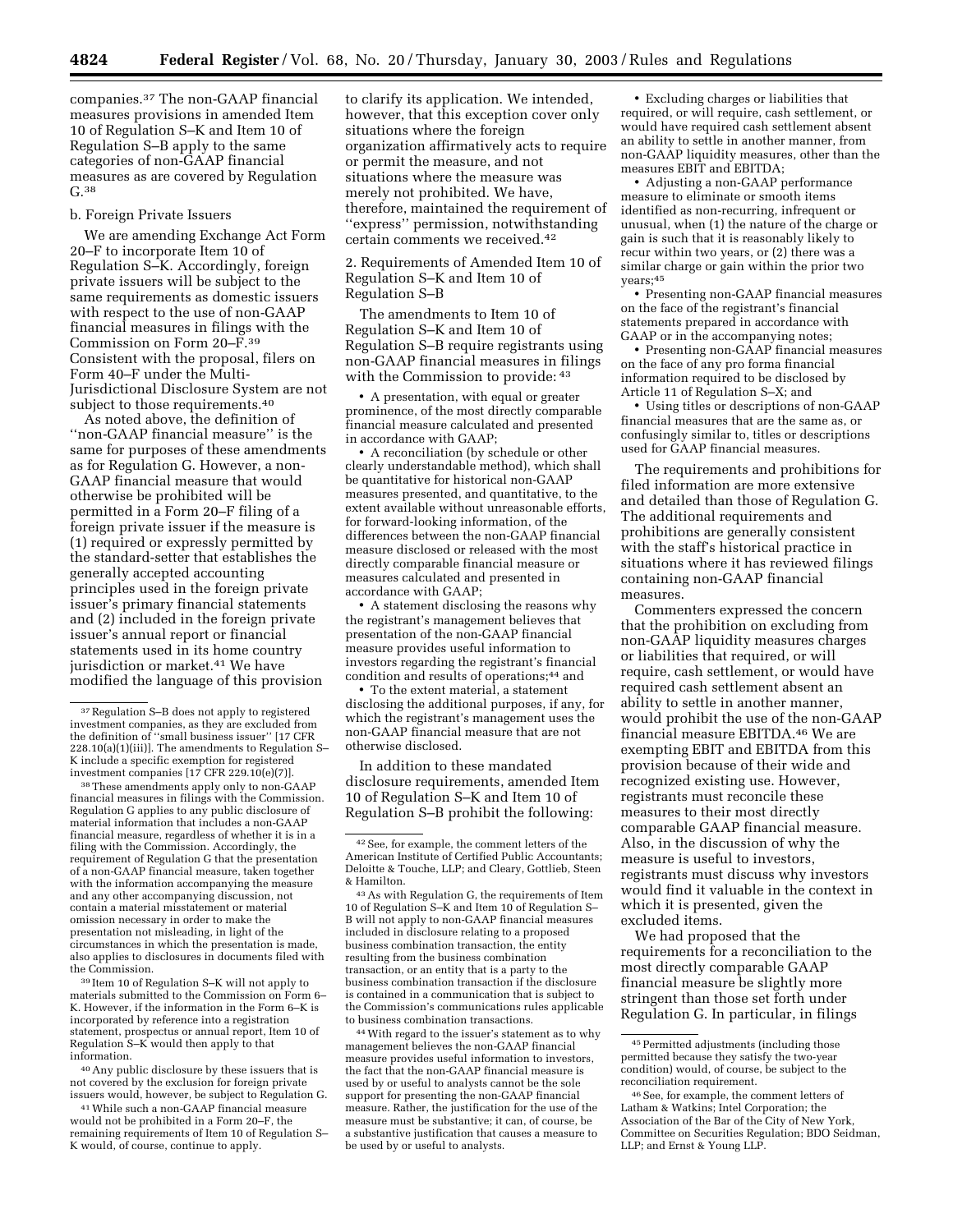with the Commission, it was proposed that there not be an ''unreasonable effort'' exception for forward-looking information to the requirement for a quantitative reconciliation between the non-GAAP financial measure and the comparable GAAP financial measure. Commenters expressed the view that the need for such an exception was present equally in disclosure that was filed with the Commission and disclosure that was not filed.47 In response to these comments, we have revised the requirement for filed documents to include the same exception as in Regulation G. Accordingly, with regard to the quantitative reconciliation of non-GAAP financial measures that are forward-looking, Item 10 of Regulation S–K and Item 10 of Regulation S–B require a schedule or other presentation detailing the differences between the forward-looking non-GAAP financial measure and the appropriate forwardlooking GAAP financial measure. If the GAAP financial measure is not accessible on a forward-looking basis, the registrant must disclose that fact and provide reconciling information that is available without an unreasonable effort. Furthermore, the registrant must identify information that is unavailable and disclose its probable significance.

As proposed, Item 10 of Regulation S– K and Item 10 of Regulation S–B would have included a prohibition on the use of ''non-GAAP per share financial measures.'' We received significant comment expressing concern with this part of the proposal.48 The commenters were of the view that the proposed prohibition would deprive investors of useful information and that the other requirements of Regulation G and Item 10 would provide adequate protections with regard to the use of such financial measures.49 In response to those

49See footnote 11 for additional information regarding the use of ''non-GAAP per share financial measures.'' Further, despite the absence of a prohibition against the use of ''non-GAAP per share financial measures'' in Item 10 of Regulation S–K and Item 10 of Regulation S–B, registrants should consider whether the use of any per share measure that is not calculated using a share figure that is presented on a diluted basis complies with (1) the requirement of Regulation G that a registrant, or a person acting on its behalf, shall not make public

comments, we have not included a prohibition on ''non-GAAP per share financial measures'' in the amendments to Item 10 of Regulation S–K or Item 10 of Regulation S–B.50

Some commenters were of the view that the proposed requirements of (1) a statement regarding the purposes for which management uses the non-GAAP financial measure and (2) a statement of the utility of the non-GAAP financial measure to investors would likely result in duplicative disclosure.51 In response to these comments, we have revised the requirement of a statement of the purposes for which management uses the non-GAAP financial measure to apply only to the extent that the information is material and is not presented in the statement of the utility of the non-GAAP financial measure to investors. Consistent with the proposal, the requirement for these statements may be satisfied by including the statements in the most recent annual report filed with the Commission (or a more recent filing) and by updating those statements, as necessary, no later than the time of the filing containing the non-GAAP financial measure.

The required statements of the purposes for which management uses the non-GAAP financial measure and the utility of the information to investors should not be boilerplate. We intend these statements to be clear and understandable. We also intend these statements to be specific to the non-GAAP financial measure used, the registrant, the nature of the registrant's business and industry, and the manner in which management assesses the non-GAAP financial measure and applies it to management decisions.

50A number of commenters in the real estate industry expressed concern regarding the use of the non-GAAP financial measure ''funds from operations per share'' in earnings releases and materials that are filed with or furnished to the Commission. Because amended Item 10 of Regulation S–K and amended Item 10 of Regulation S–B do not include a prohibition on ''non-GAAP per share financial measures,'' registrants may use the ''funds from operations per share'' measure, subject to the requirements of Regulation G, amended Item 10 of Regulation S–K and amended Item 10 of Regulation S–B.

51See, for example, the comment letter of the American Bar Association Committee on Federal Regulation of Securities and the American Bar Association Committee on Law and Accounting.

# *C. New Item 12 of Form 8–K*

We are amending Form 8–K to add new Item 12, ''Disclosure of Results of Operations and Financial Condition.'' 52 The addition of Item 12 to Form 8–K will bring earnings information within our current reporting system by requiring registrants to furnish to the Commission all releases or announcements disclosing material nonpublic financial information about completed annual or quarterly fiscal periods. New Item 12 does not require that companies issue earnings releases or similar announcements. However, such releases and announcements will trigger the requirements of Item 12.

#### 1. General Requirement

Item 12 requires registrants to furnish to the Commission a Form 8–K within five business days of any public announcement or release disclosing material non-public information regarding a registrant's results of operations or financial condition for an annual or quarterly fiscal period that has ended.53 The requirements of Item 12 will apply regardless of whether the release or announcement includes disclosure of a non-GAAP financial measure. Item 12 requires the registrant to identify briefly the announcement or release and include the announcement or release as an exhibit to the Form 8– K.

Repetition of information that was publicly disclosed previously or the release of the same information in a different form (for example in an interim or annual report to shareholders) would not trigger the Item 12 requirement. This result would not

53The proposing release would have required a registrant to file the Form 8–K under Item 12 within two business days after the earnings release or similar disclosure. We had proposed this deadline in anticipation of the adoption of our proposal, in Release No. 33–8106, to shorten the filing deadline for all reports on Form 8–K. As we have not yet addressed those proposals, we believe it is appropriate to adopt a temporary deadline for furnishing a report on Form 8–K under Item 12 of five business days, the shorter of the two existing Form 8–K deadlines. When we address the Form 8– K proposals, we may then shorten the Item 12 deadline. At that time, we will consider the comments received in response to the proposing release and our proposal therein to set a twobusiness day deadline for earnings releases or similar disclosures on Form 8–K.

<sup>47</sup>See, for example, the comment letters of the Securities Law Committee of the American Society of Corporation Secretaries and Deloitte & Touche, LLP.

<sup>48</sup>See, for example, the comment letters of Fannie Mae; the Securities Law Committee of the American Society of Corporate Secretaries; the American Council of Life Insurers; the American Institute of Certified Public Accountants; the National Association of Real Estate Investment Trusts; the Real Estate Roundtable; the New York Clearing House Association; and the Committee on Corporate Reporting of Financial Executives International.

a non-GAAP financial measure that, taken together with the information accompanying that measure, contains an untrue statement of a material fact or omits to state a material fact necessary in order to make the presentation of the non-GAAP financial measure, in light of the circumstances under which it is presented, not misleading; and (2) generally accepted accounting principles (see, for example, FASB Statement No. 128, Earnings Per Share).

<sup>52</sup> In Release No. 33–8106 (June 17, 2002) [67 FR 42913], we proposed significant amendments to Form 8–K. We intend to address those proposals in the near future. As we have not yet revised Form 8–K as proposed in Release No. 33–8106, we have adopted the proposed requirement regarding earnings releases and similar disclosures without using the new numbering system proposed for Form 8–K. At the time we address the proposals in Release No. 33–8106, we will consider the need to renumber all of the items in Form 8–K, including new Item 12.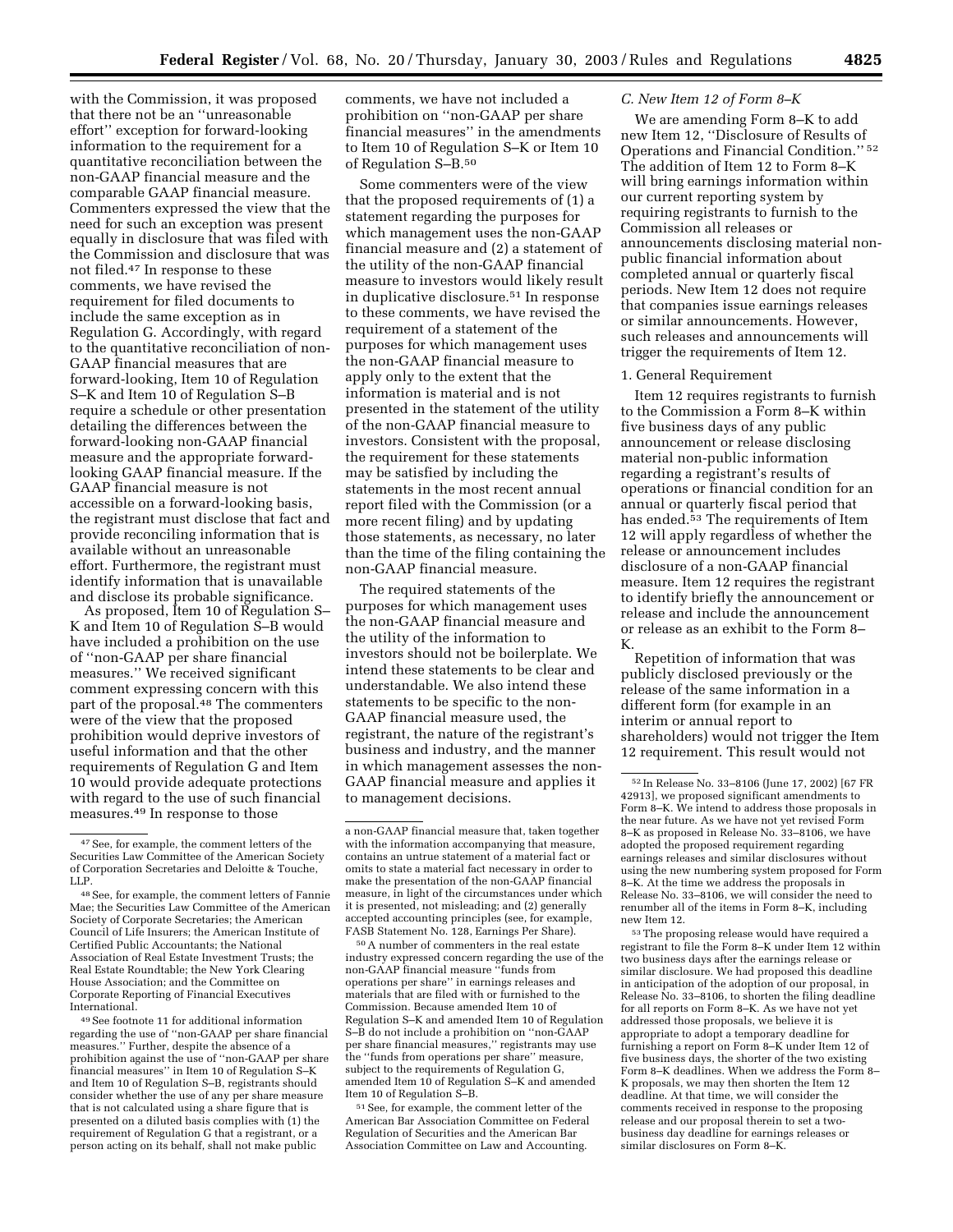change if the repeated information were accompanied by information that was not material, whether or not already public. However, release of additional or updated material non-public information regarding the registrant's results of operations or financial condition for a completed fiscal year or quarter would trigger an additional Item 12 obligation. Issuers that make earnings announcements or other disclosures of material non-public information regarding a completed fiscal quarter or year in an interim or annual report to shareholders would be permitted to specify in the Form 8–K which portion of that report contains the information required to be furnished under Item 12. In addition, the requirement to furnish a Form 8–K under Item 12 would not apply to issuers that make these announcements and disclosures only in their quarterly reports filed with the Commission on Form 10–Q 54 (or 10– QSB<sup>55</sup>) or their annual reports filed with the Commission on Form 10–K 56  $(or 10–KSB<sup>57</sup>).$ 

Item 12 includes an exception from its requirements where non-public information is disclosed orally, telephonically, by webcast, by broadcast, or by similar means in a presentation that is complementary to, and occurs within 48 hours after, a related, written release or announcement that triggers the requirements of Item 12.58 In this situation, Item 12 would not require the registrant to furnish an additional Form 8–K with regard to the information that is disclosed orally, telephonically, by webcast, by broadcast, or by similar means if: 59

• The related, written release or announcement has been furnished to the Commission on Form 8–K pursuant to Item 12 prior to the presentation; 60

59 In its comment letter, the American Bar Association Committee on Federal Regulation of Securities asked whether the phrase ''similar means'' in proposed Item 1.04(b) related to the entire preceding list (as proposed, this list read ''orally, telephonically, webcast, or by similar means'') or whether it merely related to ''webcast.'' We intend the phrase ''similar means'' to relate to the entire preceding list. We have revised Item 12 to be clearer in this regard.

60As the deadline for furnishing the Form 8–K to the Commission is five business days, this exception would be available only to registrants

• The presentation is broadly accessible to the public by dial-in conference call, webcast or similar technology;

• The financial and statistical information contained in the presentation is provided on the registrant's web site, together with any information that would be required under Regulation G; 61 and

• The presentation was announced by a widely disseminated press release that included instructions as to when and how to access the presentation and the location on the registrant's web site where the information would be available.

Item 12 of Form 8–K will apply only to publicly disclosed or released material non-public information concerning an annual or quarterly fiscal period that has ended. While such disclosure may also include forwardlooking information, it is the material information about the completed fiscal period that triggers Item 12. Accordingly, Item 12 will not apply to public disclosure of earnings estimates for future or ongoing fiscal periods, unless those estimates are included in the public announcement or release of material non-public information regarding an annual or quarterly fiscal period that has ended.62

2. Filing Versus Furnishing—Liability and Incorporation by Reference

As proposed, Item 12 would have required registrants to ''file'' a Form 8– K meeting the requirements of Item 12. This proposal was in contrast to Item 9 of Form 8–K, which permits registrants to ''furnish'' a Form 8–K to the Commission. The most significant implications of ''furnishing'' a Form 8– K to the Commission, rather than ''filing'' a Form 8–K with the Commission are clear:

• Information that is ''furnished to the Commission'' in such a Form 8–K is not subject to Section 18<sup>63</sup> of the Exchange Act unless the registrant specifically states that the information is to be considered ''filed'';

• Information that is ''furnished to the Commission'' in such a Form 8–K is not incorporated by reference into a registration

61While Item 12 does not state how long a company must keep this information available on its web site, we encourage companies to provide ongoing web site access to this information. At a minimum, we suggest that companies provide web site access to this information for at least a 12 month period. Further, we understand that a company may have multiple web sites that it uses for various purposes, such as investor relations, product information and business-to-business activities. We interpret this requirement to mean that the information is provided on the web site or page that the company normally uses for its investor relations functions.

62Of course, Regulation FD would continue to apply to disclosure of such forward-looking information if it were material. 63 15 U.S.C. § 78r.

statement, proxy statement or other report unless the registrant specifically incorporates that information into those documents by reference; and

• Information that is ''furnished to the Commission'' in such a Form 8–K is not subject to the requirements of amended Item 10 of Regulation S–K or Item 10 of Regulation S–B, while ''filed'' information would be subject to those requirements.

We have considered the views of commenters that requiring earnings releases to be filed would have a detrimental effect on the level and quality of information that is provided to investors.64 These commenters expressed the concern that the enhanced liability may preclude registrants from making earnings releases or similar disclosures. Further, the commenters were concerned that the need to satisfy the more stringent requirements in amended Item 10 of Regulation S–K and Item 10 of Regulation S–B within the required timeframe of Form 8–K would cause registrants to limit their publication of earnings releases or similar disclosures.

After consideration of these comments, Item 12 of Form 8–K, as adopted, requires that earnings releases or similar disclosures be furnished to the Commission rather than filed. Regulation G would, of course, apply to these releases and disclosures. In addition, to provide certain of the protections provided by the amendments to Item 10 of Regulation S– K and Item 10 of Regulation S–B to earnings releases, even if they are not filed, we have included in Item 12 of Form 8–K the requirements of paragraph (e)(1)(i) of Item 10 of Regulation S–K and paragraph (h)(1)(i) of Item 10 of Regulation S–B. As a result, in addition to the requirements already imposed by Regulation G, registrants would be required to disclose:

• The reasons why the registrant's management believes that presentation of the non-GAAP financial measure provides useful information to investors regarding the registrant's financial condition and results of operations; 65 and

• to the extent material, the additional purposes, if any, for which the registrant's management uses the non-GAAP financial measure that are not otherwise disclosed.

Registrants may satisfy this requirement by including the disclosure

<sup>54</sup> 17 CFR 249.308a.

<sup>55</sup> 17 CFR 249.308b.

<sup>56</sup> 17 CFR 249.310.

<sup>57</sup> 17 CFR 249.310b.

<sup>58</sup>We intend this exception to permit current practices where these presentations include information that, although not already included in the related, written release or announcement, is complementary thereto. We do not intend this exception to foster changes in practice whereby disclosure is shifted from the written release or announcement to the complementary presentation.

that furnish that Form 8–K to the Commission in advance of the deadline specified in Item 12.

<sup>64</sup>*See,* for example, the comment letters of the American Bar Association Committee on Federal Regulation of Securities; the American Bar Association Committee on Law and Accounting; the American Council of Life Insurers; and the Association of the Bar of the City of New York, Committee on Securities Regulation.

<sup>65</sup>*See* footnote 44 and the related discussion of the amendments to Item 10 of Regulation S–K and Item 10 of Regulation S–B for additional information with regard to this requirement.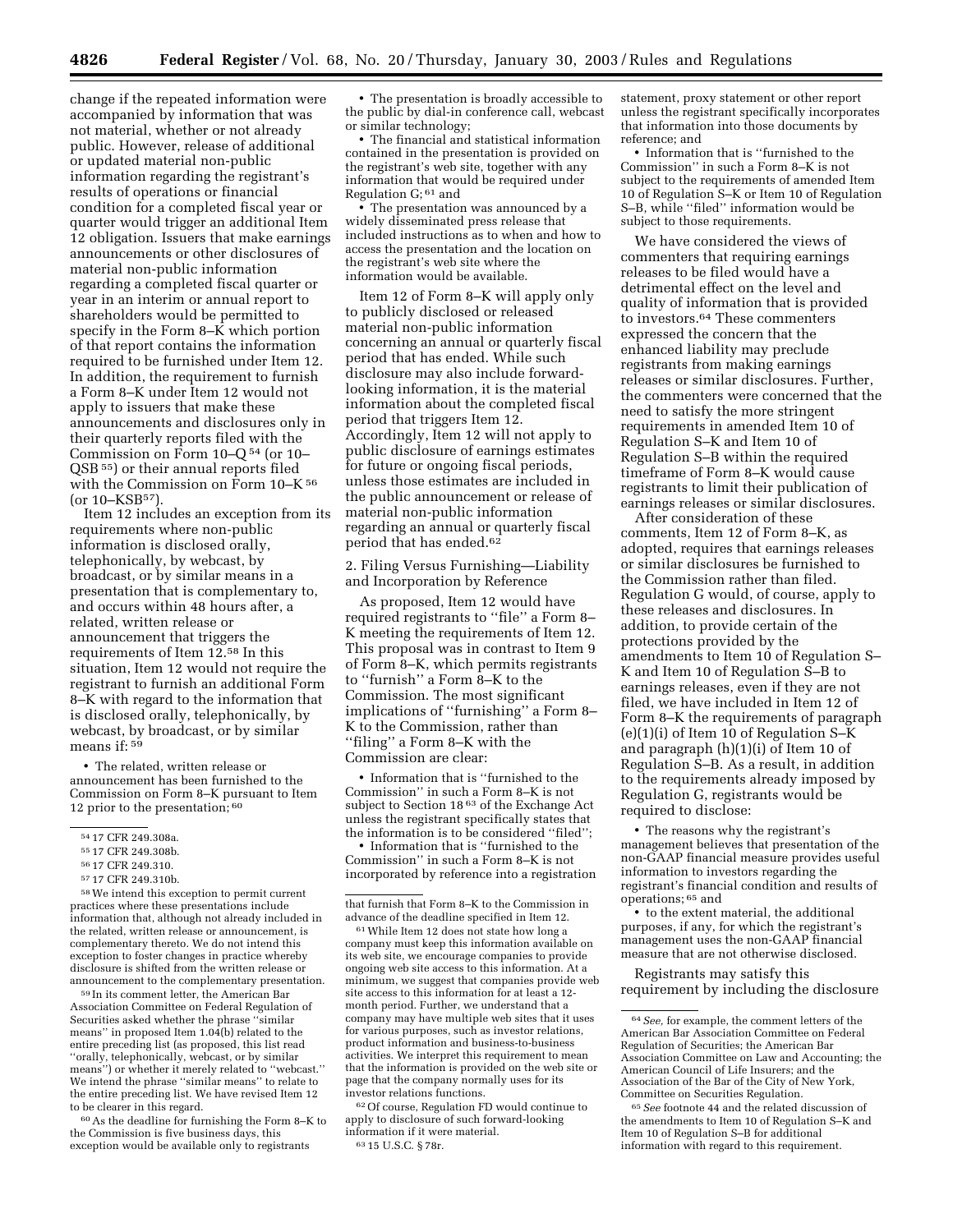in the Form 8–K or in the release or announcement that is included as an exhibit to the Form 8–K. As indicated above, registrants also may satisfy the requirement to provide these additional two statements by including the disclosure in their most recent annual report filed with the Commission (or a more recent filing) and by updating those statements, as necessary, no later than the time the Form 8–K is furnished to the Commission. The other amendments to Item 10 of Regulation S– K and Item 10 of Regulation S–B would not apply.

3. Relationship of Item 12 to Regulation FD

Earnings releases and similar disclosures that trigger the requirements of Item 12 are also subject to Regulation FD. The application of Item 12 would differ from Regulation FD, however, in that the requirements of Item 12 would always implicate Form 8–K for those disclosures, while Regulation FD provides that Form 8–K is an alternative means of satisfying its requirements. Further, a Form 8–K furnished to the Commission pursuant to Item 9 would satisfy an issuer's obligation under Regulation FD only if the Form 8–K were furnished to the Commission within the time frame required by Regulation FD. Regulation FD could, of course, be satisfied by public disclosure other than through the filing of a Form 8–K meeting Regulation FD's requirements; in that case, Item 12 would require that a Form 8–K be furnished to the Commission within the five business day timeframe of Item 12. A Form 8–K furnished within the timeframe required by Regulation FD and otherwise satisfying the requirements of both Item 9 and Item 12 could be furnished to the Commission once, indicating that it is being furnished under both Item 9 and Item 12, and satisfy both requirements.

#### **III. Paperwork Reduction Act**

Regulation G and related amendments to Regulation S–K, Regulation S–B, Form 8–K and Form 20–F contain ''collections of information'' requirements within the meaning of the Paperwork Reduction Act of 1995 (''PRA''),66 and the Commission has submitted the proposals to the Office of Management and Budget (''OMB'') for review in accordance with 44 U.S.C. 3507(d) and 5 CFR 1320.11. The titles for the information collections are: Regulation G, Regulation S–K, Regulation S–B, Form 8–K and Form 20–F. The Commission did not receive

any comments on the paperwork burden. OMB has approved all but one of the collections of information. OMB has not yet approved the changes to Form 8–K. We will announce the approval by separate release.

The Commission is adopting Regulation G pursuant to Section 401 of the Sarbanes-Oxley Act. Regulation G will require registrants that publicly disclose material information that includes non-GAAP financial measures to provide a reconciliation to the most directly comparable GAAP financial measures. Regulation G is intended to implement the requirements of the Sarbanes-Oxley Act. Specifically, Regulation G is intended to provide investors with balanced financial disclosure when non-GAAP financial measures are presented. Regulation G defines a non-GAAP financial measure as a numerical measure of an issuer's historical or future financial performance, financial position or cash flow that:

• Excludes amounts, or is subject to adjustments that have the effect of excluding amounts, that are included in the most directly comparable measure calculated and presented in accordance with GAAP in the statement of income, balance sheet or statement of cash flows (or equivalent statements) of the issuer; or

• Includes amounts, or is subject to adjustments that have the effect of including amounts, that are excluded from the most directly comparable measure calculated and presented in accordance with GAAP.

Accordingly, by definition, a non-GAAP financial measure that triggers the application of Regulation G would have been derived from a GAAP measure. We continue to expect the cost of obtaining the additional disclosure required by Regulation G to be minimal. Accordingly, we have estimated for purposes of the PRA that it will take .5 burden hour for each time a respondent complies with Regulation G. We anticipate that on average a company will have to comply with Regulation G roughly six times a year. Since there are approximately 14,000 public companies that would be subject to Regulation G we have estimated that there will be 84,000 disclosures made in accordance with Regulation G for a total of 42,000 burden hours. We would expect that an in-house junior accountant would prepare the actual reconciliation.

Regulation S–K (OMB Control No. 3235–0071) and Regulation S–B (OMB Control No. 3235–0417) prescribe disclosure requirements that registrants must follow when filing registration statements, reports and schedules with the Commission. Our amendments to Item 10 of Regulation S–K and Item 10

of Regulation S–B incorporate the requirements of Regulation G and codify existing staff interpretations. Because the collection of information regarding the reconciliation is already being accounted for in Regulation G, we do not believe that adding the same requirement to Item 10 of Regulation S– K and Item 10 of Regulation S–B creates an additional collection of information within the meaning of the PRA. To account for the reconciliation in both Regulation G and Item 10 or Regulation S–K and Item 10 of Regulation S–B would result in double counting. Additionally, companies already, usually and customarily, disclose the purposes for which the registrant's management uses the non-GAAP financial measure and why it believes that its presentation of the non-GAAP financial measure provides useful information to investors. Accordingly, we continue to believe that our amendments to Item 10 of Regulation S– K and Item 10 of Regulation S–B do not contain a new ''collection of information'' or alter the existing burden of these collections of information within the meaning of the PRA.

Form 8–K (OMB Control No. 3235– 0060) prescribes information, such as material events or corporate changes that a registrant must disclose. Item 12 of Form 8–K requires a company that publicly discloses material information regarding its actual or expected quarterly or annual results of operations or financial condition for a completed fiscal period to furnish the text of the public disclosure and any accompanying analysis. Item 12 of Form 8–K does not require companies to actually issue an earnings announcement or release but only requires that it be furnished if they choose to issue an earnings announcement or release. Item 12 will bring earnings announcements and releases into the formal disclosure system although they would not be deemed filed or, absent additional action by the registrant, incorporated into registration statements or proxy statements filed with the Commission. The Forms 8–K would be available to investors on a widespread basis on our Internet Web site.

Item 12 of Form 8–K was modified from our proposing release in that the Form 8–K is no longer considered to be filed with the Commission but, rather, it would be considered furnished to the Commission. This change does not, however, alter the paperwork burden. We estimate, for purposes of the PRA, the burden associated with actually furnishing the Form 8–K to be minimal.

<sup>66</sup> 44 U.S.C. § 3501 *et seq.*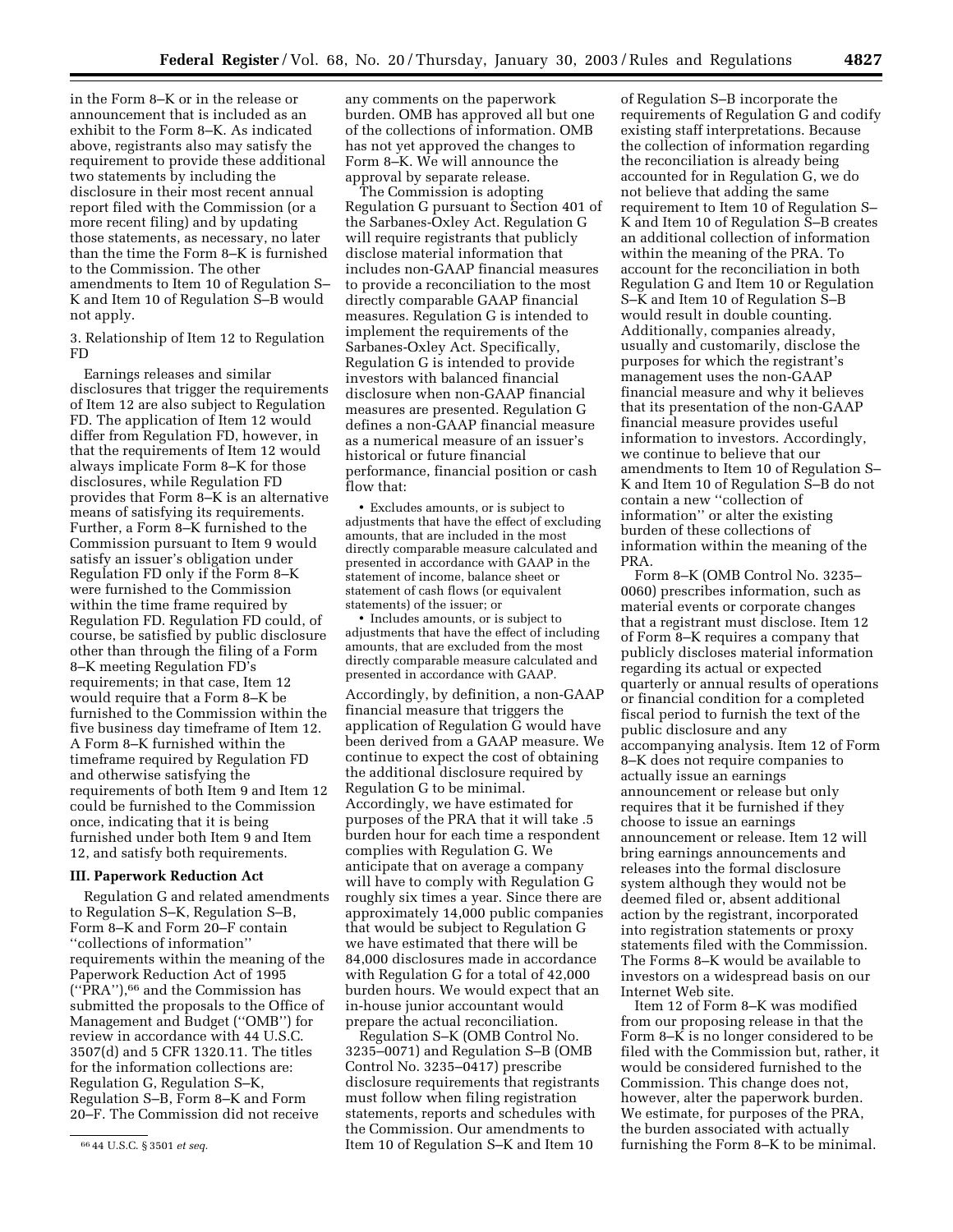We believe that complying with Item 12 of Form 8–K would require approximately .5 of a burden hour. We estimate that approximately 14,000 public companies would make an average of four filings per year. We believe the total burden hours associated with Item 12 would be 28,000 hours. We would expect that companies would use in-house personnel to file the Form 8–K.

We have amended Form 20–F (OMB Control Number 3235–0288) to incorporate our amendments to Item 10 of Regulation S–K. While Regulation G provides a limited exception for foreign private issuers, this exception would not apply to their Form 20–F filings or any disclosure of non-GAAP financial measures made in the United States. Accordingly, we do not believe our amendment to Form 20–F would result in an additional collection of information as any burden is already accounted for in Regulation G.

An agency may not conduct or sponsor, and a person is not required to respond to, a collection of information unless it displays a currently valid OMB control number. Compliance with the disclosure requirements is mandatory. There is no mandatory retention period for the information disclosed, and responses to the disclosure requirements will not be kept confidential.

#### **IV. Cost-Benefit Analysis**

The Sarbanes-Oxley Act seeks to enhance the financial disclosure of public companies. In furtherance of this goal, the Sarbanes-Oxley Act has required the Commission, among other things, to adopt rules requiring that if a company publicly discloses non-GAAP financial measures or includes them in a Commission filing, the company must reconcile those non-GAAP financial measures to a company's financial condition and results of operations under GAAP. Moreover, the Sarbanes-Oxley Act requires that any public disclosure of a non-GAAP financial measure not contain an untrue statement of a material fact or omit to state a material fact necessary in order to make the non-GAAP financial measure, in light of circumstances under which it is presented, not misleading. Additionally, the Sarbanes-Oxley Act seeks to have companies that report under Sections 13(a) and 15(d) of the Exchange Act disclose to the public on a rapid and current basis information concerning material changes in their financial condition or operations.

New Regulation G and the amendments to Item 10 of Regulation S– K, Item 10 of Regulation S–B and Form

20–F will fulfill the statutory directive under Section 401(b) of the Sarbanes-Oxley Act. We recognize that any implementation of the Sarbanes-Oxley Act would likely result in costs as well as benefits and have an effect on the economy. We are sensitive to the costs and benefits. While our proposals received significant public comment, no commenter provided any quantitative data on costs or benefits.

## *A. Benefits*

Regulation G and the amendments to our rules are intended to ensure that investors and others are not misled by the use of non-GAAP financial measures. Additionally, the amendments to Form 8–K are intended to create a central depository where investors and other market participants can look to find the latest earnings announcements and releases by public companies and provide enhanced attention to those announcements and releases.

Regulation G and amendments to Item 10 of Regulations S–K and S–B require that any non-GAAP financial measure presented be reconciled with its most directly comparable financial measure prepared in accordance with GAAP. We anticipate that this reconciliation will help investors and market professionals to better evaluate the non-GAAP financial measures presented. We continue to believe that the reconciliation will provide the securities markets with additional information to more accurately evaluate companies' securities and, in turn, result in a more accurate pricing of securities.

# *B. Costs*

We believe that the costs associated with the Regulation G and amendments will be minimal. As noted earlier, no commenter provided any quantitative data in their comment letters to the Commission. We contacted a sample of commenters to gather additional data about the costs associated with reconciling a non-GAAP financial measure with the most directly comparable GAAP financial measure. The commenters stated that, in most cases, for historical measures, registrants have the most directly comparable GAAP financial measure available at the time they prepare or release a non-GAAP financial measure.67 In addition, the commenters

stated that the cost of reconciling a non-GAAP financial measure with the most directly comparable GAAP financial measure is not significant for historical measures. Most of the commenters that responded to our inquiries already prepare a reconciliation (either for internal use, external release, or both) between a non-GAAP financial measure and the most directly comparable GAAP financial measure when a non-GAAP financial measure, on an historical basis, is presented. Accordingly, those companies do not expect to incur any significant incremental costs in complying with the proposal in this particular area.68

Three commenters in the group that we contacted indicated that they present forward-looking non-GAAP financial measures in earnings releases. Those companies indicated that they do not have the most directly comparable GAAP financial measure available at the time they prepare their non-GAAP measure because they are unable to quantify certain amounts that would be required to be included in the GAAP measure.69 However, those companies would be able to explain, at the date the forward-looking non-GAAP financial measure is released, the types of gains, losses, revenues or expenses that would need to be added to or subtracted from the non-GAAP financial measure to arrive at the most directly comparable GAAP measure, even though they cannot quantify all of those items. The companies indicated that if they were to be required to quantify the reconciling items between the non-GAAP forwardlooking financial measure and the most directly comparable GAAP financial

68One company indicated that, for a performance-based non-GAAP financial measure, the company already prepares a reconciliation to net income determined in accordance with GAAP by the date of the earnings release. However, for non-GAAP measures that are liquidity measures, the company does not currently prepare a reconciliation to the most comparable GAAP measure by the date of the company's earnings release because the statement of cash flows is not prepared until later in the financial reporting process. This company estimated that, under the proposal, the company would not necessarily incur significant additional costs to reconcile its non-GAAP liquidity financial measures to GAAP-based cash flow measures, but some salaried employees would be required to work additional hours earlier in the financial reporting process to complete the preparation of the statement of cash flows by the date of the earnings release.

69For example, one company that uses a non-GAAP financial measure derived from net income told us that it excludes realized capital gains and losses, gains and/or losses on dispositions of operations, and accounting changes in preparing its non-GAAP financial measure, because it is unable to forecast with any degree of comfort the amounts that would be recorded under GAAP for these items.

<sup>67</sup>We continue to believe that, in cases where the GAAP financial measure is not available for historical measures, any costs associated with obtaining the GAAP financial measure would reduce future costs associated with filing other forms, such as the Form 10–Q and Form 10–K

where the GAAP measure must be presented. See also footnote 68.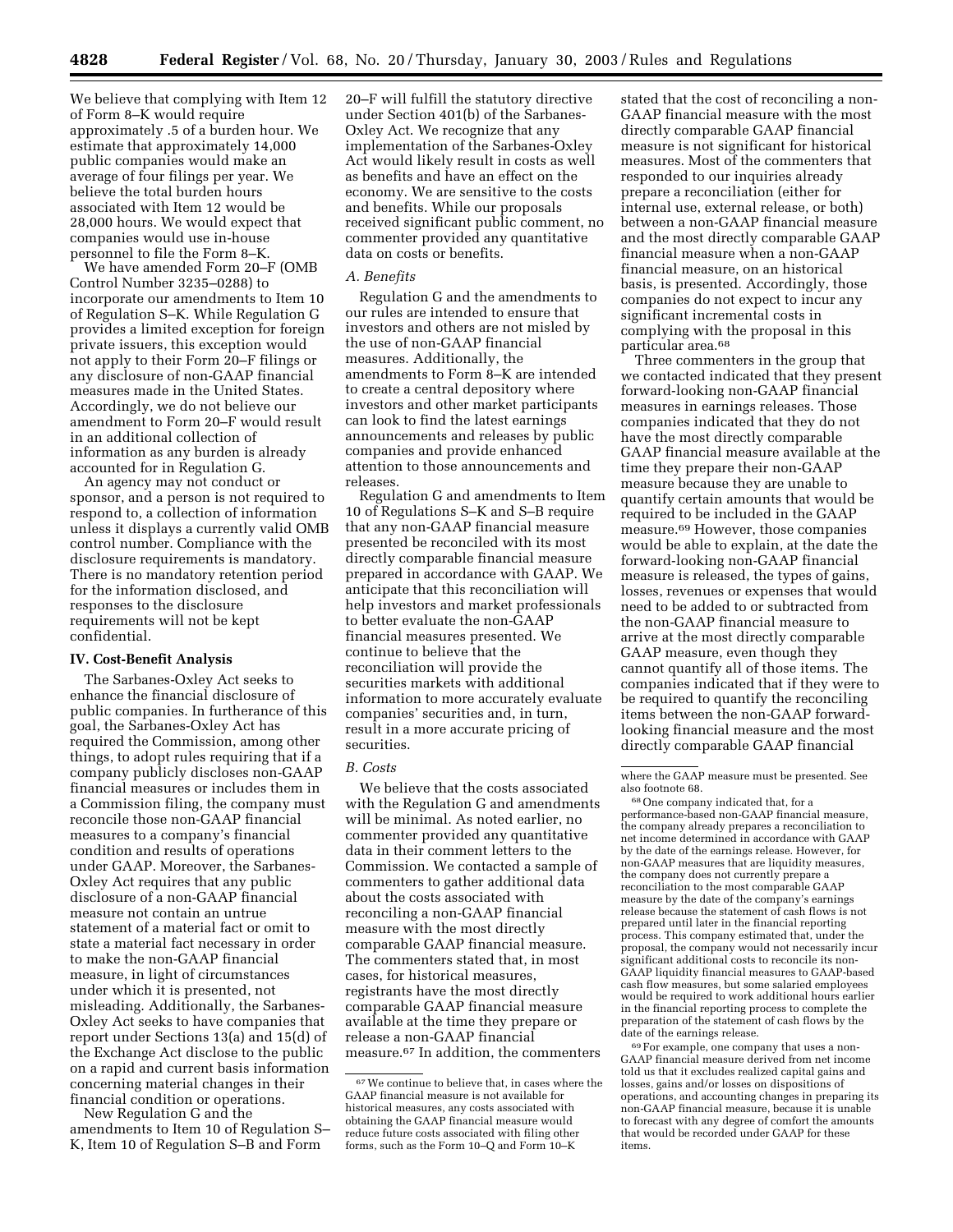measure, it would be very difficult and may result in the company deciding not to provide the non-GAAP financial measure to the public. Regulation G requires that, for forward-looking measures, the reconciliation between non-GAAP and GAAP financial measures must be quantitative ''to the extent available and without unreasonable efforts.'' Accordingly, we do not believe Regulation G will impose significant additional costs on registrants with respect to reconciling forward-looking non-GAAP and GAAP financial measures.

We continue to estimate that public companies would have to comply with Regulation G six times a year. There are roughly 14,000 public companies. Using our estimates from the Paperwork Reduction Act section, we would expect that it would take a junior accountant roughly .5 hours to complete the required reconciliation and ensure there are no material misstatements. Accordingly, we have estimated that the total burden hours needed to comply with Regulation G would be 42,000 hours. Using cost data from the Securities Industry Association's Report on Management & Professional Earnings in the Securities Industry 2001 (SIA Report) 70 and adding an additional 35% for costs associated with overhead, we find that, on average, a junior accountant would earn \$26 an hour. We believe the salary of a junior accountant is appropriate for our estimates because, in most cases, we would expect the most directly comparable GAAP measure to be available. Therefore, we have estimated the total costs associated with complying with Regulation G to be \$1,092,000.

Most commenters had concerns with our amendments to Item 10 of Regulation S–K and Item 10 of Regulation S–B and our requirement to file their earnings release, if any, on Form 8–K. Commenters generally opposed the prohibitions of Item 10 as they would apply to their earnings release. Commenters particularly opposed the prohibition against presenting a non-GAAP per share measure. Accordingly, we have made two modifications to our proposals. First, Item 10 would no longer prohibit the presentation of a non-GAAP per share measure.71 Second, the earnings release would no longer be required to be filed on Form 8–K but, rather, it would be required to be furnished to the Commission under Form 8–K. The change from filing to furnishing has two consequences. First, a company's earnings releases would no longer be subject to Item 10 prohibitions. Second, the earnings release would no longer be subject to Section 18 of the Exchange Act.

With regard to other filings with the Commission, Item 10 would continue to apply. Because the costs associated with providing a reconciliation are already being accounted for in Regulation G, we do not believe adding the same requirement to Item 10 of Regulation S– K and Item 10 of Regulation S–B incurs any incremental cost to the registrant. To account for the required reconciliation in both Regulation G and Item 10 of Regulation S–K and Item 10 of Regulation S–B would result in double counting. Additionally, because companies currently are expected to disclose the purposes for which the registrant's management uses the non-GAAP financial measure and why it believes that presentation of the non-GAAP financial measure provides useful information to investors, this aspect of the rule would not increase costs already properly being borne by registrants. Accordingly, we do not believe our amendments to Item 10 of Regulation S–K and Item 10 of Regulation S–B would result in any additional costs not already included in Regulation G or current filing requirements.

With regard to the required submission on Form 8–K, we continue to believe that personnel in finance, investor relations or corporate communications departments would most likely submit the earnings announcements or releases, as most earnings announcements are disseminated via press release. We have estimated that the actual time required to submit an earnings announcement or release on Form 8–K to be .5 hour. In estimating this time burden we note that most press releases are fairly short in length, making the actual process of filing easier. We also note that the software necessary to file a Form 8–K is available free of charge from the Commission. We have estimated that public companies would be required to comply with the required submission on Form 8–K roughly four times a year. Assuming 14,000 public companies and a total burden of .5 hour for the filing, we estimate that companies will spend 28,000 hours complying with our Form 8–K amendment. Again using the SIA Report, and adding an additional 35% for costs associated with overhead, we find that a Corporate Communications Manager, on average, earns \$56.00 an

hour. Accordingly, we have estimated the total salary cost associated with our amendments to Form 8–K to be \$1,568,000.

Finally, our amendments to Form 20– F would incorporate Item 10 of Regulation S–K. While Regulation G provides a limited exception for foreign private issuers, this exception would not apply to their Form 20–F filing or any disclosure of non-GAAP financial measures made in the United States. Accordingly, the costs associated with our amendment to Form 20–F are already accounted for in our cost estimates for Regulation G.

## **V. Regulatory Flexibility Act Certification**

Pursuant to 5 U.S.C. § 605(b), the Commission has certified that Regulation G and our amendments to Item 10 of Regulation S–B, Item 10 of Regulation S–K and Form 8–K under the Securities Act and the Exchange Act will not have a significant economic impact on a substantial number of small entities. This certification, including the basis for the certification, was included in the proposing release. We solicited comments on the potential impact of the amendments on small entities, but received none.

# **VI. Consideration of Impact on the Economy, Burden on Competition and Promotion of Efficiency, Competition and Capital Formation**

Section 23(a)(2) of the Exchange Act 72 requires us to consider the anticompetitive effects of any rules that we adopt under the Exchange Act. Section 23(a)(2) prohibits us from adopting any rule that would impose a burden on competition not necessary or appropriate in furtherance of the purposes of the Exchange Act. Furthermore, Section 2(b) of the Securities Act 73 and Section 3(f) of the Exchange Act 74 require us, when engaging in rulemaking, to consider or determine whether an action is necessary or appropriate in the public interest, and consider whether the action will promote efficiency, competition, and capital formation.

We requested comment on any anticompetitive effects of the proposals. We did not receive any comments regarding any anti-competitive effects of the proposal. We do not believe that Regulation G or our amendments to Item 10 of Regulation S–K, Item 10 of Regulation S–B, Form 8–K or Form 20– F will have a quantifiable effect on

<sup>70</sup>The cost estimates are based on the SIA Report for employees based outside the New York City metropolitan area.

<sup>71</sup>However, see the guidance on the use of per share measures in footnote 11.

<sup>72</sup> 15 U.S.C. § 78w(a)(2).

<sup>73</sup> 15 U.S.C § 77b(b).

<sup>74</sup> 15 U.S.C. § 78c(f).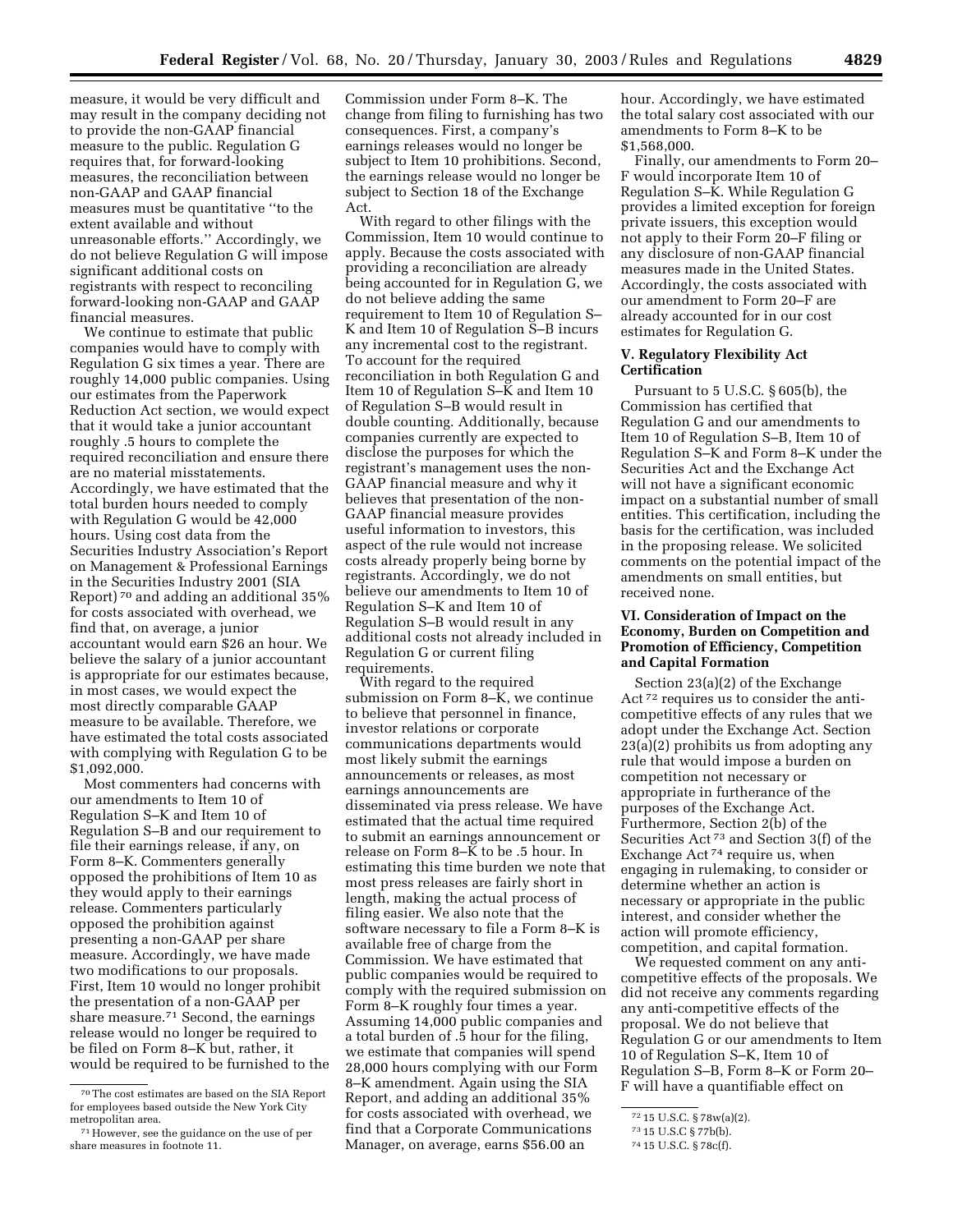efficiency, competition, and capital formation.

# **VII. Statutory Basis**

New Regulation G, new Item 12 to Form 8–K and the amendments to the General Instructions to Form 8–K, Item 10 of Regulation S–K, Item 10 of Regulation S–B and Form 20–F are being adopted pursuant to Sections 2(b), 6, 7, 8, 19(a), and 28 of the Securities Act of 1933, as amended, Sections 3, 4, 10, 12, 13, 15, 23, and 36 of the Securities Exchange Act of 1934, as amended, and Sections 3(a), 401, and 409 of the Sarbanes-Oxley Act.

# **List of Subjects**

# *17 CFR Part 228*

Reporting and recordkeeping requirements, Securities, Small businesses.

# *17 CFR Parts 229, 244 and 249*

Reporting and recordkeeping requirements, Securities.

# **Text of the Amendments**

In accordance with the foregoing, the Securities and Exchange Commission amends Title 17, chapter II of the Code of Federal Regulations as follows:

# **PART 228—INTEGRATED DISCLOSURE SYSTEM FOR SMALL BUSINESS ISSUERS**

1. The general authority citation for Part 228 is revised to read as follows:

**Authority:** 15 U.S.C. 77e, 77f, 77g, 77h, 77j, 77k, 77s, 77z–2, 77z–3, 77aa(25), 77aa(26), 77ddd, 77eee, 77ggg, 77hhh, 77jjj, 77nnn, 77sss, 78l, 78m, 78n, 78o, 78u-5, 78w, 78ll, 78mm, 80a-8, 80a-29, 80a–30, 80a–37 and 80b–11.

\* \* \* \* \* 2. Amend § 228.10 by adding paragraph (h) to read as follows:

# **§ 228.10 (Item 10) General.**

\* \* \* \* \* (h) *Use of non-GAAP financial measures in Commission filings.* (1) Whenever one or more non-GAAP financial measures are included in a filing with the Commission:

(i) The registrant must include the following in the filing:

(A) A presentation, with equal or greater prominence, of the most directly comparable financial measure or measures calculated and presented in accordance with Generally Accepted Accounting Principles (GAAP);

(B) A reconciliation (by schedule or other clearly understandable method), which shall be quantitative for historical non-GAAP measures presented, and quantitative, to the extent available

without unreasonable efforts, for forward-looking information, of the differences between the non-GAAP financial measure disclosed or released with the most directly comparable financial measure or measures calculated and presented in accordance with GAAP identified in paragraph  $(h)(1)(i)(A)$  of this section;

(C) A statement disclosing the reasons why the registrant's management believes that presentation of the non-GAAP financial measure provides useful information to investors regarding the registrant's financial condition and results of operations; and

(D) To the extent material, a statement disclosing the additional purposes, if any, for which the registrant's management uses the non-GAAP financial measure that are not disclosed pursuant to paragraph  $(h)(1)(i)(C)$  of this section; and

(ii) A registrant must not:

(A) Exclude charges or liabilities that required, or will require, cash settlement, or would have required cash settlement absent an ability to settle in another manner, from non-GAAP liquidity measures, other than the measures earnings before interest and taxes (EBIT) and earnings before interest, taxes, depreciation, and amortization (EBITDA);

(B) Adjust a non-GAAP performance measure to eliminate or smooth items identified as non-recurring, infrequent or unusual, when the nature of the charge or gain is such that it is reasonably likely to recur within two years or there was a similar charge or gain within the prior two years;

(C) Present non-GAAP financial measures on the face of the registrant's financial statements prepared in accordance with GAAP or in the accompanying notes;

(D) Present non-GAAP financial measures on the face of any pro forma financial information required to be disclosed by Article 11 of Regulation S-X (17 CFR 210.11–01 through 210.11– 03); or

(E) Use titles or descriptions of non-GAAP financial measures that are the same as, or confusingly similar to, titles or descriptions used for GAAP measures; and

(iii) If the filing is not an annual report on Form 10–KSB (17 CFR 249.310b), a registrant need not include the information required by paragraphs  $(h)(1)(i)(C)$  and  $(h)(1)(i)(D)$  of this section if that information was included in its most recent annual report on Form 10-KSB or a more recent filing, provided that the required information is updated to the extent necessary to meet the requirements of paragraphs (h)(1)(i)(C)

and (h)(1)(i)(D) of this section at the time of the registrant's current filing.

(2) For purposes of this paragraph (h), a non-GAAP financial measure is a numerical measure of a registrant's historical or future financial performance, financial position or cash flow that:

(i) Excludes amounts, or is subject to adjustments that have the effect of excluding amounts, that are included in the most directly comparable measure calculated and presented in accordance with GAAP in the statement of income, balance sheet or statement of cash flows (or equivalent statements) of the issuer; or

(ii) Includes amounts, or is subject to adjustments that have the effect of including amounts, that are excluded from the most directly comparable measure so calculated and presented.

(3) For purposes of this paragraph (h), GAAP refers to generally accepted accounting principles in the United **States** 

(4) For purposes of this paragraph (h), non-GAAP financial measures exclude:

(i) Operating and other statistical measures; and

(ii) Ratios or statistical measures calculated using exclusively one or both of:

(A) Financial measures calculated in accordance with GAAP; and

(B) Operating measures or other measures that are not non-GAAP financial measures.

(5) For purposes of this paragraph (h), non-GAAP financial measures exclude financial measures required to be disclosed by GAAP, Commission rules, or a system of regulation of a government or governmental authority or self-regulatory organization that is applicable to the registrant. However, the financial measure should be presented outside of the financial statements unless the financial measure is required or expressly permitted by the standard setter that is responsible for establishing the GAAP used in such financial statements.

(6) The requirements of paragraph (h) of this section shall not apply to a non-GAAP financial measure included in disclosure relating to a proposed business combination, the entity resulting therefrom or an entity that is a party thereto, if the disclosure is contained in a communication that is subject to § 230.425 of this chapter, § 240.14a–12 or § 240.14d–2(b)(2) of this chapter or § 229.1015 of this chapter.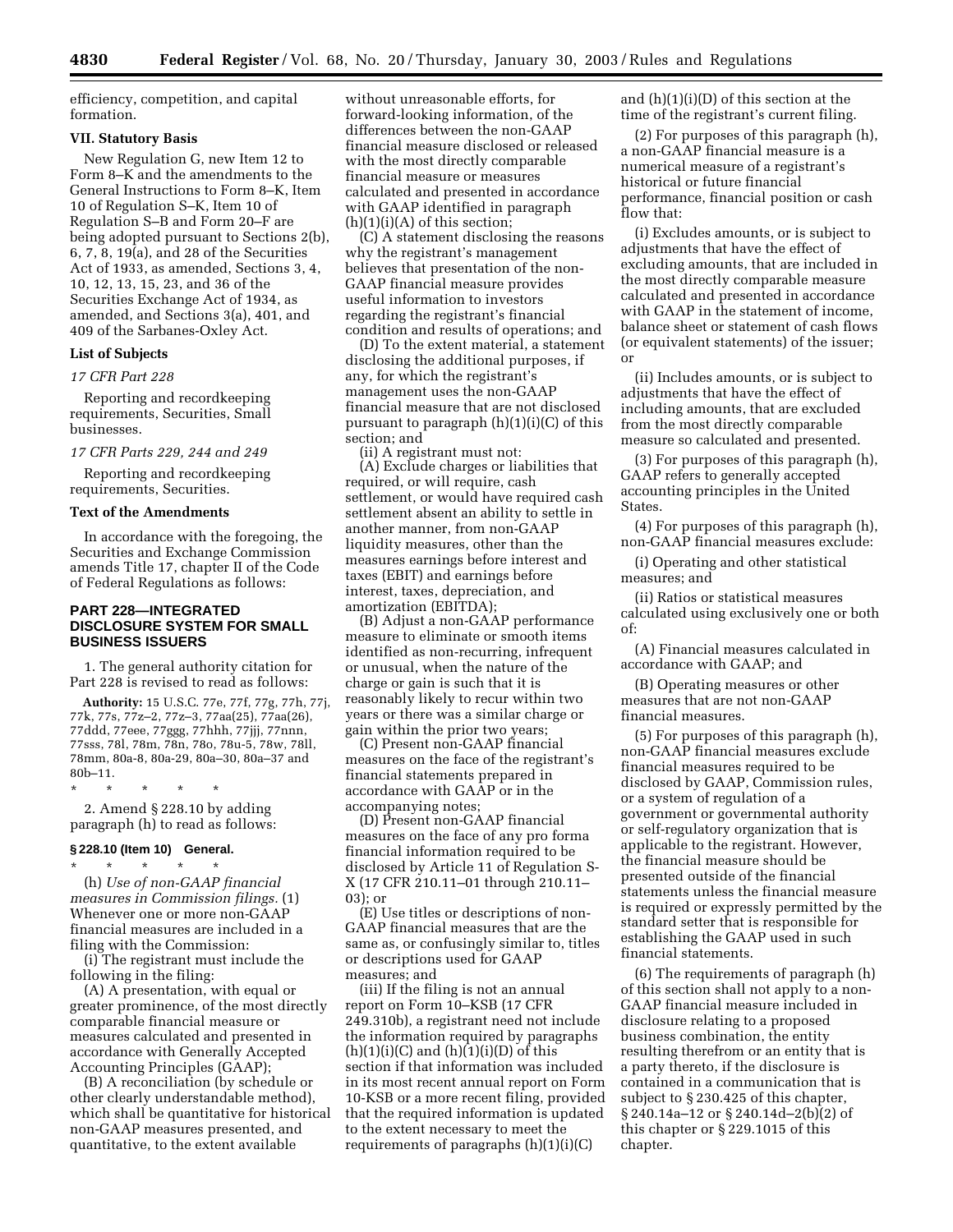# **PART 229—STANDARD INSTRUCTIONS FOR FILING FORMS UNDER SECURITIES ACT OF 1933, SECURITIES EXCHANGE ACT OF 1934 AND ENERGY POLICY AND CONSERVATION ACT OF 1975— REGULATION S–K**

3. The general authority citation for part 229 is revised to read as follows:

**Authority:** 15 U.S.C. 7261, 77e, 77f, 77g, 77h, 77j, 77k, 77s, 77z–2, 77z–3, 77aa(25), 77aa(26), 77ddd, 77eee, 77ggg, 77hhh, 77iii, 77jjj, 77nnn, 77sss, 78c, 78i, 78j, 78*l,* 78m, 78n, 78o, 78u–5, 78w, 78*ll*(d), 78mm, 79e, 79n, 79t, 80a–8, 80a–29, 80a–30, 80a–31(c), 80a–37, 80a–38(a) and 80b–11, unless otherwise noted.

\* \* \* \* \*

4. Amend § 229.10 by revising the section heading and adding paragraph (e) to read as follows:

# **§ 229.10 (Item 10) General.** \* \* \* \* \*

(e) *Use of non-GAAP financial measures in Commission filings.* (1) Whenever one or more non-GAAP financial measures are included in a filing with the Commission:

(i) The registrant must include the following in the filing:

(A) A presentation, with equal or greater prominence, of the most directly comparable financial measure or measures calculated and presented in accordance with Generally Accepted Accounting Principles (GAAP);

(B) A reconciliation (by schedule or other clearly understandable method), which shall be quantitative for historical non-GAAP measures presented, and quantitative, to the extent available without unreasonable efforts, for forward-looking information, of the differences between the non-GAAP financial measure disclosed or released with the most directly comparable financial measure or measures calculated and presented in accordance with GAAP identified in paragraph  $(e)(1)(i)(A)$  of this section;

(C) A statement disclosing the reasons why the registrant's management believes that presentation of the non-GAAP financial measure provides useful information to investors regarding the registrant's financial condition and results of operations; and

(D) To the extent material, a statement disclosing the additional purposes, if any, for which the registrant's management uses the non-GAAP financial measure that are not disclosed pursuant to paragraph  $(e)(1)(i)(C)$  of this section; and

(ii) A registrant must not:

(A) Exclude charges or liabilities that required, or will require, cash

settlement, or would have required cash settlement absent an ability to settle in another manner, from non-GAAP liquidity measures, other than the measures earnings before interest and taxes (EBIT) and earnings before interest, taxes, depreciation, and amortization (EBITDA);

(B) Adjust a non-GAAP performance measure to eliminate or smooth items identified as non-recurring, infrequent or unusual, when the nature of the charge or gain is such that it is reasonably likely to recur within two years or there was a similar charge or gain within the prior two years;

(C) Present non-GAAP financial measures on the face of the registrant's financial statements prepared in accordance with GAAP or in the accompanying notes;

(D) Present non-GAAP financial measures on the face of any *pro forma* financial information required to be disclosed by Article 11 of Regulation S– X (17 CFR 210.11–01 through 210.11– 03); or

(E) Use titles or descriptions of non-GAAP financial measures that are the same as, or confusingly similar to, titles or descriptions used for GAAP financial measures; and

(iii) If the filing is not an annual report on Form 10–K or Form 20–F (17 CFR 249.220f), a registrant need not include the information required by paragraphs  $(e)(1)(i)(C)$  and  $(e)(1)(i)(D)$  of this section if that information was included in its most recent annual report on Form 10–K or Form 20–F or a more recent filing, provided that the required information is updated to the extent necessary to meet the requirements of paragraphs (e)(1)(i)(C) and (e)(1)(i)(D) of this section at the time of the registrant's current filing.

(2) For purposes of this paragraph (e), a non-GAAP financial measure is a numerical measure of a registrant's historical or future financial performance, financial position or cash flows that:

(i) Excludes amounts, or is subject to adjustments that have the effect of excluding amounts, that are included in the most directly comparable measure calculated and presented in accordance with GAAP in the statement of income, balance sheet or statement of cash flows (or equivalent statements) of the issuer; or

(ii) Includes amounts, or is subject to adjustments that have the effect of including amounts, that are excluded from the most directly comparable measure so calculated and presented.

(3) For purposes of this paragraph (e), GAAP refers to generally accepted

accounting principles in the United States, except that:

(i) In the case of foreign private issuers whose primary financial statements are prepared in accordance with non-U.S. generally accepted accounting principles, GAAP refers to the principles under which those primary financial statements are prepared; and

(ii) In the case of foreign private issuers that include a non-GAAP financial measure derived from or based on a measure calculated in accordance with U.S. generally accepted accounting principles, GAAP refers to U.S. generally accepted accounting principles for purposes of the application of the requirements of this paragraph (e) to the disclosure of that measure.

(4) For purposes of this paragraph (e), non-GAAP financial measures exclude:

(i) Operating and other statistical measures; and

(ii) Ratios or statistical measures calculated using exclusively one or both of:

(A) Financial measures calculated in accordance with GAAP; and

(B) Operating measures or other measures that are not non-GAAP financial measures.

(5) For purposes of this paragraph (e), non-GAAP financial measures exclude financial measures required to be disclosed by GAAP, Commission rules, or a system of regulation of a government or governmental authority or self-regulatory organization that is applicable to the registrant. However, the financial measure should be presented outside of the financial statements unless the financial measure is required or expressly permitted by the standard-setter that is responsible for establishing the GAAP used in such financial statements.

(6) The requirements of paragraph (e) of this section shall not apply to a non-GAAP financial measure included in disclosure relating to a proposed business combination, the entity resulting therefrom or an entity that is a party thereto, if the disclosure is contained in a communication that is subject to § 230.425 of this chapter, § 240.14a–12 or § 240.14d–2(b)(2) of this chapter or § 229.1015 of this chapter.

(7) The requirements of paragraph (e) of this section shall not apply to investment companies registered under section 8 of the Investment Company Act of 1940 (15 U.S.C. 80a–8).

*Note to paragraph (e).* A non-GAAP financial measure that would otherwise be prohibited by paragraph (e)(1)(ii) of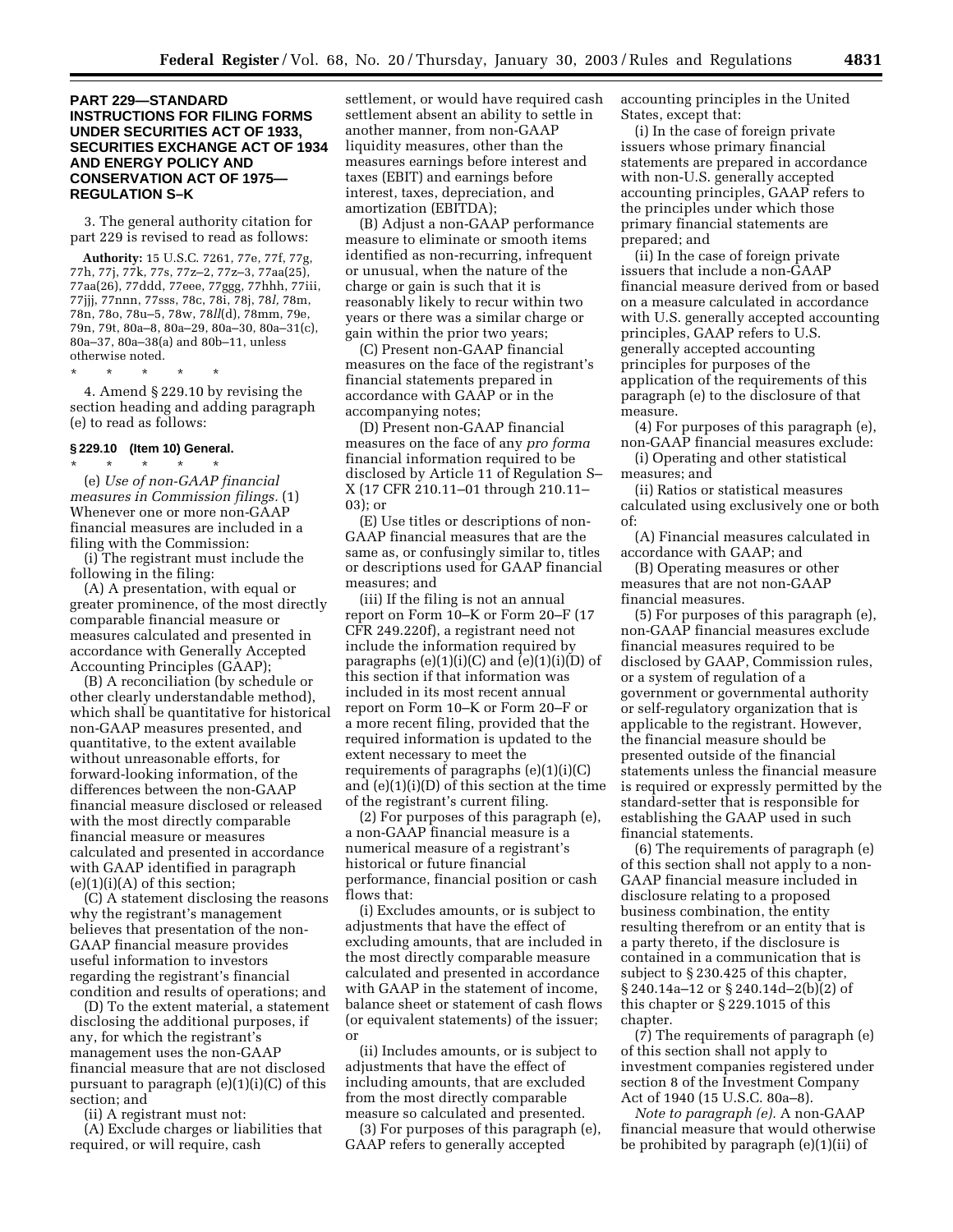this section is permitted in a filing of a foreign private issuer if:

1. The non-GAAP financial measure relates to the GAAP used in the registrant's primary financial statements included in its filing with the Commission;

2. The non-GAAP financial measure is required or expressly permitted by the standard-setter that is responsible for establishing the GAAP used in such financial statements; and

3. The non-GAAP financial measure is included in the annual report prepared by the registrant for use in the jurisdiction in which it is domiciled, incorporated or organized or for distribution to its security holders.

5. Part 244 is added to read as follows:

#### **PART 244—REGULATION G**

Sec.

244.100 General rules regarding disclosure of non-GAAP financial measures. 244.101 Definitions.

244.102 No effect on antifraud liability.

**Authority:** 15 U.S.C. 7261, 78c, 78i, 78j, 78m, 78o, 78w, 78mm, and 80a–29

#### **§ 244.100 General rules regarding disclosure of non-GAAP financial measures.**

(a) Whenever a registrant, or person acting on its behalf, publicly discloses material information that includes a non-GAAP financial measure, the registrant must accompany that non-GAAP financial measure with:

(1) A presentation of the most directly comparable financial measure calculated and presented in accordance with Generally Accepted Accounting Principles (GAAP); and

(2) A reconciliation (by schedule or other clearly understandable method), which shall be quantitative for historical non-GAAP measures presented, and quantitative, to the extent available without unreasonable efforts, for forward-looking information, of the differences between the non-GAAP financial measure disclosed or released with the most comparable financial measure or measures calculated and presented in accordance with GAAP identified in paragraph (a)(1) of this section.

(b) A registrant, or a person acting on its behalf, shall not make public a non-GAAP financial measure that, taken together with the information accompanying that measure and any other accompanying discussion of that measure, contains an untrue statement of a material fact or omits to state a material fact necessary in order to make the presentation of the non-GAAP financial measure, in light of the

circumstances under which it is presented, not misleading.

(c) This section shall not apply to a disclosure of a non-GAAP financial measure that is made by or on behalf of a registrant that is a foreign private issuer if the following conditions are satisfied:

(1) The securities of the registrant are listed or quoted on a securities exchange or inter-dealer quotation system outside the United States;

(2) The non-GAAP financial measure is not derived from or based on a measure calculated and presented in accordance with generally accepted accounting principles in the United States; and

(3) The disclosure is made by or on behalf of the registrant outside the United States, or is included in a written communication that is released by or on behalf of the registrant outside the United States.

(d) This section shall not apply to a non-GAAP financial measure included in disclosure relating to a proposed business combination, the entity resulting therefrom or an entity that is a party thereto, if the disclosure is contained in a communication that is subject to § 230.425 of this chapter, § 240.14a–12 or § 240.14d–2(b)(2) of this chapter or § 229.1015 of this chapter.

**Notes to § 244.100:** 1.If a non-GAAP financial measure is made public orally, telephonically, by Web cast, by broadcast, or by similar means, the requirements of paragraphs (a)(1)(i) and  $(a)(i)(ii)$  of this section will be satisfied if:

(i) The required information in those paragraphs is provided on the registrant's Web site at the time the non-GAAP financial measure is made public; and

(ii) The location of the web site is made public in the same presentation in which the non-GAAP financial measure is made public.

2. The provisions of paragraph (c) of this section shall apply notwithstanding the existence of one or more of the following circumstances:

(i) A written communication is released in the United States as well as outside the United States, so long as the communication is released in the United States contemporaneously with or after the release outside the United States and is not otherwise targeted at persons located in the United States;

(ii) Foreign journalists, U.S. journalists or other third parties have access to the information;

(iii) The information appears on one or more web sites maintained by the registrant, so long as the web sites, taken together, are not available exclusively

to, or targeted at, persons located in the United States; or

(iv) Following the disclosure or release of the information outside the United States, the information is included in a submission by the registrant to the Commission made under cover of a Form 6–K.

# **§ 244.101 Definitions.**

This section defines certain terms as used in Regulation G (§§ 244.100 through 244.102).

(a)(1) *Non-GAAP financial measure.* A non-GAAP financial measure is a numerical measure of a registrant's historical or future financial performance, financial position or cash flows that:

(i) Excludes amounts, or is subject to adjustments that have the effect of excluding amounts, that are included in the most directly comparable measure calculated and presented in accordance with GAAP in the statement of income, balance sheet or statement of cash flows (or equivalent statements) of the issuer; or

(ii) Includes amounts, or is subject to adjustments that have the effect of including amounts, that are excluded from the most directly comparable measure so calculated and presented.

(2) A non-GAAP financial measure does not include operating and other financial measures and ratios or statistical measures calculated using exclusively one or both of:

(i) Financial measures calculated in accordance with GAAP; and

(ii) Operating measures or other measures that are not non-GAAP financial measures.

(3) A non-GAAP financial measure does not include financial measures required to be disclosed by GAAP, Commission rules, or a system of regulation of a government or governmental authority or selfregulatory organization that is applicable to the registrant.

(b) *GAAP.* GAAP refers to generally accepted accounting principles in the United States, except that:

(1) In the case of foreign private issuers whose primary financial statements are prepared in accordance with non-U.S. generally accepted accounting principles, GAAP refers to the principles under which those primary financial statements are prepared; and

(2) In the case of foreign private issuers that include a non-GAAP financial measure derived from a measure calculated in accordance with U.S. generally accepted accounting principles, GAAP refers to U.S. generally accepted accounting